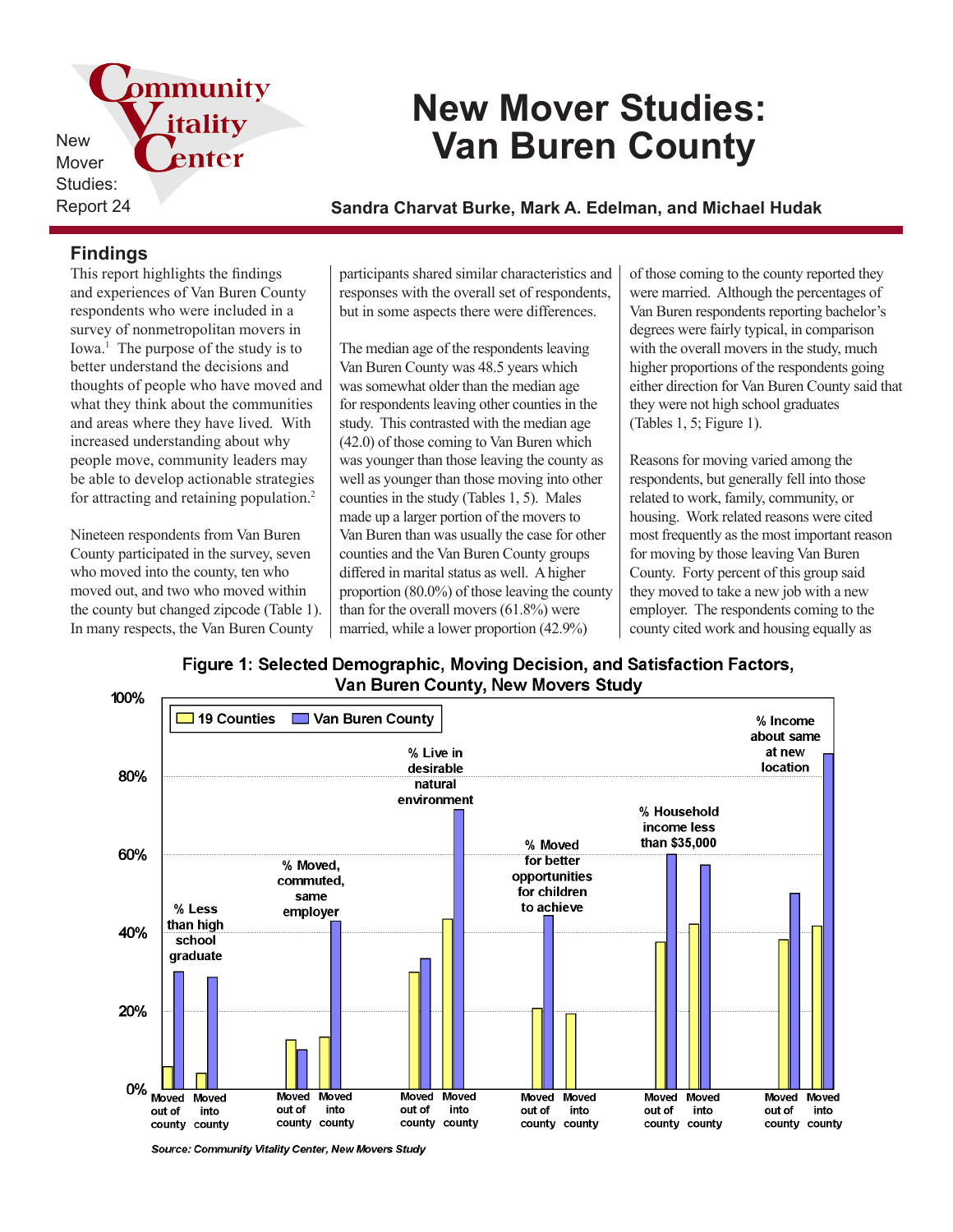| Another<br>In From<br>State<br>$\frac{5}{6}$<br>$\%$<br>$\%$<br>$\%$<br>$\frac{1}{\sqrt{6}}$<br>∗<br>$\ast$<br>∗<br>$\ast$<br>∗<br>∗<br>$\mathcal{L}$<br>∗<br>$\ast$<br>$\mathbf{\sim}$<br>∗<br>⋇<br>∗<br>∗<br>∗<br>∗<br>∗<br>∗<br>∗<br>∗<br>Another<br>Out To<br><b>State</b><br>$\%$<br>$\%$<br>$\%$<br>20.0<br>$\%$<br>25.0<br>25.0<br>50.0<br>$\%$<br>25.0<br>0.0<br>25.0<br>0.0<br>0.0<br>20.0<br>40.5<br>25.0<br>$_{0.0}$<br>50.0<br>50.0<br>0.0<br>50.0<br>5<br>40.0<br>4<br>20.0<br>Different<br>In From<br>County<br>Iowa<br>$\%$<br>$\%$<br>$\%$<br>50.0<br>0.0<br>$\%$<br>$\%$<br>∞<br>48.5<br>50.0<br>12.5<br>87.5<br>$\overline{0}$ .<br>37.5<br>0.0<br>37.5<br>13<br>61.5<br>12.5<br>12.5<br>12.5<br>12.5<br>$\overline{0.0}$<br>7.7<br>7.7<br>23.1<br>Different<br>Out To<br>County<br>Iowa<br>$\frac{5}{6}$<br>$\%$<br>$\%$<br>$\frac{1}{\sqrt{6}}$<br>∗<br>$\ast$<br>∗<br>$\ast$<br>℅<br>∗<br>$\ast$<br>$\ast$<br>∗<br>$\ast$<br>$\ast$<br>∗<br>⊀<br>$\ast$<br>$\ast$<br>$\mathcal{L}$<br>∗<br>∗<br>∗<br>$\mathbf 2$<br>∗<br>∗<br>Different<br>Zipcode<br>County,<br>Within<br>42.0<br>$\%$<br>$\%$<br>$\%$<br>28.6<br>0.0<br>28.6<br>0.0<br>$\circ$<br>$\%$<br>$\overline{ }$<br>$\%$<br>42.9<br>42.9<br>42.9<br>0.0<br>42.9<br>33.3<br>14.3<br>14.3<br>14.3<br>57.1<br>33.3<br>$\Xi$<br>11.1<br>$\Xi$<br>County<br>Moved<br>Into<br>$\%$<br>$\%$<br>0.0<br>0.0<br>10.0<br>20.0<br>$\equiv$<br>10.0<br>10.0<br>$\%$<br>50.0<br>50.0<br>20.0<br>80.0<br>0.0<br>$\%$<br>30.0<br>40.0<br>15<br>$\%$<br>20.0<br>48.5<br>66.7<br>6.7<br>6.7<br>$\overline{0.0}$<br>Out Of<br>County<br>Moved<br>$\overline{19}$<br>44.0<br>$\%$<br>$\%$<br>52.6<br>47.4<br>$\%$<br>0.0<br>$\%$<br>15.8<br>26<br>$\%$<br>50.0<br>$19.7$<br>$7.7$<br>$19.2$<br>$3.8$<br>10.5<br>10.5<br>15.8<br>68.4<br>15.8<br>26.4<br>0.0<br>21.1<br>Total<br>% Some college or vocational training<br>Work, income, education, retirement<br>% High school graduate or equivalent<br>Highest level of education completed<br>% Less than high school graduate<br>Community, services, amenities<br>Most important reason for moving<br>% Bachelor degree or more<br>% Divorced or separated<br>Family, friends, health<br>Number of respondents<br>Selected age categories<br>% Associate degree<br>Number of reasons<br>Median age in years<br>% Age 70 or older<br>% Never married<br>Type of reason<br>% Age $25 - 34$<br>Marital status<br>% Widowed<br>% Married<br>% Female<br>Housing<br>% Male<br>Other<br>Gender |  |  | Type and Direction of Move |  |            |
|---------------------------------------------------------------------------------------------------------------------------------------------------------------------------------------------------------------------------------------------------------------------------------------------------------------------------------------------------------------------------------------------------------------------------------------------------------------------------------------------------------------------------------------------------------------------------------------------------------------------------------------------------------------------------------------------------------------------------------------------------------------------------------------------------------------------------------------------------------------------------------------------------------------------------------------------------------------------------------------------------------------------------------------------------------------------------------------------------------------------------------------------------------------------------------------------------------------------------------------------------------------------------------------------------------------------------------------------------------------------------------------------------------------------------------------------------------------------------------------------------------------------------------------------------------------------------------------------------------------------------------------------------------------------------------------------------------------------------------------------------------------------------------------------------------------------------------------------------------------------------------------------------------------------------------------------------------------------------------------------------------------------------------------------------------------------------------------------------------------------------------------------------------------------------------------------------------------------------------------------------------------------------------------------------------------------------------------------------------------------------------------------------------------------------------------------------------------------------------------------------------|--|--|----------------------------|--|------------|
|                                                                                                                                                                                                                                                                                                                                                                                                                                                                                                                                                                                                                                                                                                                                                                                                                                                                                                                                                                                                                                                                                                                                                                                                                                                                                                                                                                                                                                                                                                                                                                                                                                                                                                                                                                                                                                                                                                                                                                                                                                                                                                                                                                                                                                                                                                                                                                                                                                                                                                         |  |  |                            |  |            |
|                                                                                                                                                                                                                                                                                                                                                                                                                                                                                                                                                                                                                                                                                                                                                                                                                                                                                                                                                                                                                                                                                                                                                                                                                                                                                                                                                                                                                                                                                                                                                                                                                                                                                                                                                                                                                                                                                                                                                                                                                                                                                                                                                                                                                                                                                                                                                                                                                                                                                                         |  |  |                            |  |            |
|                                                                                                                                                                                                                                                                                                                                                                                                                                                                                                                                                                                                                                                                                                                                                                                                                                                                                                                                                                                                                                                                                                                                                                                                                                                                                                                                                                                                                                                                                                                                                                                                                                                                                                                                                                                                                                                                                                                                                                                                                                                                                                                                                                                                                                                                                                                                                                                                                                                                                                         |  |  |                            |  | $\epsilon$ |
|                                                                                                                                                                                                                                                                                                                                                                                                                                                                                                                                                                                                                                                                                                                                                                                                                                                                                                                                                                                                                                                                                                                                                                                                                                                                                                                                                                                                                                                                                                                                                                                                                                                                                                                                                                                                                                                                                                                                                                                                                                                                                                                                                                                                                                                                                                                                                                                                                                                                                                         |  |  |                            |  | $\ast$     |
|                                                                                                                                                                                                                                                                                                                                                                                                                                                                                                                                                                                                                                                                                                                                                                                                                                                                                                                                                                                                                                                                                                                                                                                                                                                                                                                                                                                                                                                                                                                                                                                                                                                                                                                                                                                                                                                                                                                                                                                                                                                                                                                                                                                                                                                                                                                                                                                                                                                                                                         |  |  |                            |  | $\%$       |
|                                                                                                                                                                                                                                                                                                                                                                                                                                                                                                                                                                                                                                                                                                                                                                                                                                                                                                                                                                                                                                                                                                                                                                                                                                                                                                                                                                                                                                                                                                                                                                                                                                                                                                                                                                                                                                                                                                                                                                                                                                                                                                                                                                                                                                                                                                                                                                                                                                                                                                         |  |  |                            |  | ∗          |
|                                                                                                                                                                                                                                                                                                                                                                                                                                                                                                                                                                                                                                                                                                                                                                                                                                                                                                                                                                                                                                                                                                                                                                                                                                                                                                                                                                                                                                                                                                                                                                                                                                                                                                                                                                                                                                                                                                                                                                                                                                                                                                                                                                                                                                                                                                                                                                                                                                                                                                         |  |  |                            |  | $\ast$     |
|                                                                                                                                                                                                                                                                                                                                                                                                                                                                                                                                                                                                                                                                                                                                                                                                                                                                                                                                                                                                                                                                                                                                                                                                                                                                                                                                                                                                                                                                                                                                                                                                                                                                                                                                                                                                                                                                                                                                                                                                                                                                                                                                                                                                                                                                                                                                                                                                                                                                                                         |  |  |                            |  | $\%$       |
|                                                                                                                                                                                                                                                                                                                                                                                                                                                                                                                                                                                                                                                                                                                                                                                                                                                                                                                                                                                                                                                                                                                                                                                                                                                                                                                                                                                                                                                                                                                                                                                                                                                                                                                                                                                                                                                                                                                                                                                                                                                                                                                                                                                                                                                                                                                                                                                                                                                                                                         |  |  |                            |  | $\ast$     |
|                                                                                                                                                                                                                                                                                                                                                                                                                                                                                                                                                                                                                                                                                                                                                                                                                                                                                                                                                                                                                                                                                                                                                                                                                                                                                                                                                                                                                                                                                                                                                                                                                                                                                                                                                                                                                                                                                                                                                                                                                                                                                                                                                                                                                                                                                                                                                                                                                                                                                                         |  |  |                            |  | $*$        |
|                                                                                                                                                                                                                                                                                                                                                                                                                                                                                                                                                                                                                                                                                                                                                                                                                                                                                                                                                                                                                                                                                                                                                                                                                                                                                                                                                                                                                                                                                                                                                                                                                                                                                                                                                                                                                                                                                                                                                                                                                                                                                                                                                                                                                                                                                                                                                                                                                                                                                                         |  |  |                            |  | $\%$       |
|                                                                                                                                                                                                                                                                                                                                                                                                                                                                                                                                                                                                                                                                                                                                                                                                                                                                                                                                                                                                                                                                                                                                                                                                                                                                                                                                                                                                                                                                                                                                                                                                                                                                                                                                                                                                                                                                                                                                                                                                                                                                                                                                                                                                                                                                                                                                                                                                                                                                                                         |  |  |                            |  | $\ast$     |
|                                                                                                                                                                                                                                                                                                                                                                                                                                                                                                                                                                                                                                                                                                                                                                                                                                                                                                                                                                                                                                                                                                                                                                                                                                                                                                                                                                                                                                                                                                                                                                                                                                                                                                                                                                                                                                                                                                                                                                                                                                                                                                                                                                                                                                                                                                                                                                                                                                                                                                         |  |  |                            |  | $\ast$     |
|                                                                                                                                                                                                                                                                                                                                                                                                                                                                                                                                                                                                                                                                                                                                                                                                                                                                                                                                                                                                                                                                                                                                                                                                                                                                                                                                                                                                                                                                                                                                                                                                                                                                                                                                                                                                                                                                                                                                                                                                                                                                                                                                                                                                                                                                                                                                                                                                                                                                                                         |  |  |                            |  | $\ast$     |
|                                                                                                                                                                                                                                                                                                                                                                                                                                                                                                                                                                                                                                                                                                                                                                                                                                                                                                                                                                                                                                                                                                                                                                                                                                                                                                                                                                                                                                                                                                                                                                                                                                                                                                                                                                                                                                                                                                                                                                                                                                                                                                                                                                                                                                                                                                                                                                                                                                                                                                         |  |  |                            |  | $*$        |
|                                                                                                                                                                                                                                                                                                                                                                                                                                                                                                                                                                                                                                                                                                                                                                                                                                                                                                                                                                                                                                                                                                                                                                                                                                                                                                                                                                                                                                                                                                                                                                                                                                                                                                                                                                                                                                                                                                                                                                                                                                                                                                                                                                                                                                                                                                                                                                                                                                                                                                         |  |  |                            |  | $\%$       |
|                                                                                                                                                                                                                                                                                                                                                                                                                                                                                                                                                                                                                                                                                                                                                                                                                                                                                                                                                                                                                                                                                                                                                                                                                                                                                                                                                                                                                                                                                                                                                                                                                                                                                                                                                                                                                                                                                                                                                                                                                                                                                                                                                                                                                                                                                                                                                                                                                                                                                                         |  |  |                            |  | ∗          |
|                                                                                                                                                                                                                                                                                                                                                                                                                                                                                                                                                                                                                                                                                                                                                                                                                                                                                                                                                                                                                                                                                                                                                                                                                                                                                                                                                                                                                                                                                                                                                                                                                                                                                                                                                                                                                                                                                                                                                                                                                                                                                                                                                                                                                                                                                                                                                                                                                                                                                                         |  |  |                            |  | $\ast$     |
|                                                                                                                                                                                                                                                                                                                                                                                                                                                                                                                                                                                                                                                                                                                                                                                                                                                                                                                                                                                                                                                                                                                                                                                                                                                                                                                                                                                                                                                                                                                                                                                                                                                                                                                                                                                                                                                                                                                                                                                                                                                                                                                                                                                                                                                                                                                                                                                                                                                                                                         |  |  |                            |  |            |
|                                                                                                                                                                                                                                                                                                                                                                                                                                                                                                                                                                                                                                                                                                                                                                                                                                                                                                                                                                                                                                                                                                                                                                                                                                                                                                                                                                                                                                                                                                                                                                                                                                                                                                                                                                                                                                                                                                                                                                                                                                                                                                                                                                                                                                                                                                                                                                                                                                                                                                         |  |  |                            |  | * * *      |
|                                                                                                                                                                                                                                                                                                                                                                                                                                                                                                                                                                                                                                                                                                                                                                                                                                                                                                                                                                                                                                                                                                                                                                                                                                                                                                                                                                                                                                                                                                                                                                                                                                                                                                                                                                                                                                                                                                                                                                                                                                                                                                                                                                                                                                                                                                                                                                                                                                                                                                         |  |  |                            |  |            |
|                                                                                                                                                                                                                                                                                                                                                                                                                                                                                                                                                                                                                                                                                                                                                                                                                                                                                                                                                                                                                                                                                                                                                                                                                                                                                                                                                                                                                                                                                                                                                                                                                                                                                                                                                                                                                                                                                                                                                                                                                                                                                                                                                                                                                                                                                                                                                                                                                                                                                                         |  |  |                            |  |            |
|                                                                                                                                                                                                                                                                                                                                                                                                                                                                                                                                                                                                                                                                                                                                                                                                                                                                                                                                                                                                                                                                                                                                                                                                                                                                                                                                                                                                                                                                                                                                                                                                                                                                                                                                                                                                                                                                                                                                                                                                                                                                                                                                                                                                                                                                                                                                                                                                                                                                                                         |  |  |                            |  | 4          |
|                                                                                                                                                                                                                                                                                                                                                                                                                                                                                                                                                                                                                                                                                                                                                                                                                                                                                                                                                                                                                                                                                                                                                                                                                                                                                                                                                                                                                                                                                                                                                                                                                                                                                                                                                                                                                                                                                                                                                                                                                                                                                                                                                                                                                                                                                                                                                                                                                                                                                                         |  |  |                            |  | $\%$       |
|                                                                                                                                                                                                                                                                                                                                                                                                                                                                                                                                                                                                                                                                                                                                                                                                                                                                                                                                                                                                                                                                                                                                                                                                                                                                                                                                                                                                                                                                                                                                                                                                                                                                                                                                                                                                                                                                                                                                                                                                                                                                                                                                                                                                                                                                                                                                                                                                                                                                                                         |  |  |                            |  | $\ast$     |
|                                                                                                                                                                                                                                                                                                                                                                                                                                                                                                                                                                                                                                                                                                                                                                                                                                                                                                                                                                                                                                                                                                                                                                                                                                                                                                                                                                                                                                                                                                                                                                                                                                                                                                                                                                                                                                                                                                                                                                                                                                                                                                                                                                                                                                                                                                                                                                                                                                                                                                         |  |  |                            |  | $\ast$     |
|                                                                                                                                                                                                                                                                                                                                                                                                                                                                                                                                                                                                                                                                                                                                                                                                                                                                                                                                                                                                                                                                                                                                                                                                                                                                                                                                                                                                                                                                                                                                                                                                                                                                                                                                                                                                                                                                                                                                                                                                                                                                                                                                                                                                                                                                                                                                                                                                                                                                                                         |  |  |                            |  | $\ast$     |
|                                                                                                                                                                                                                                                                                                                                                                                                                                                                                                                                                                                                                                                                                                                                                                                                                                                                                                                                                                                                                                                                                                                                                                                                                                                                                                                                                                                                                                                                                                                                                                                                                                                                                                                                                                                                                                                                                                                                                                                                                                                                                                                                                                                                                                                                                                                                                                                                                                                                                                         |  |  |                            |  | $* *$      |
|                                                                                                                                                                                                                                                                                                                                                                                                                                                                                                                                                                                                                                                                                                                                                                                                                                                                                                                                                                                                                                                                                                                                                                                                                                                                                                                                                                                                                                                                                                                                                                                                                                                                                                                                                                                                                                                                                                                                                                                                                                                                                                                                                                                                                                                                                                                                                                                                                                                                                                         |  |  |                            |  |            |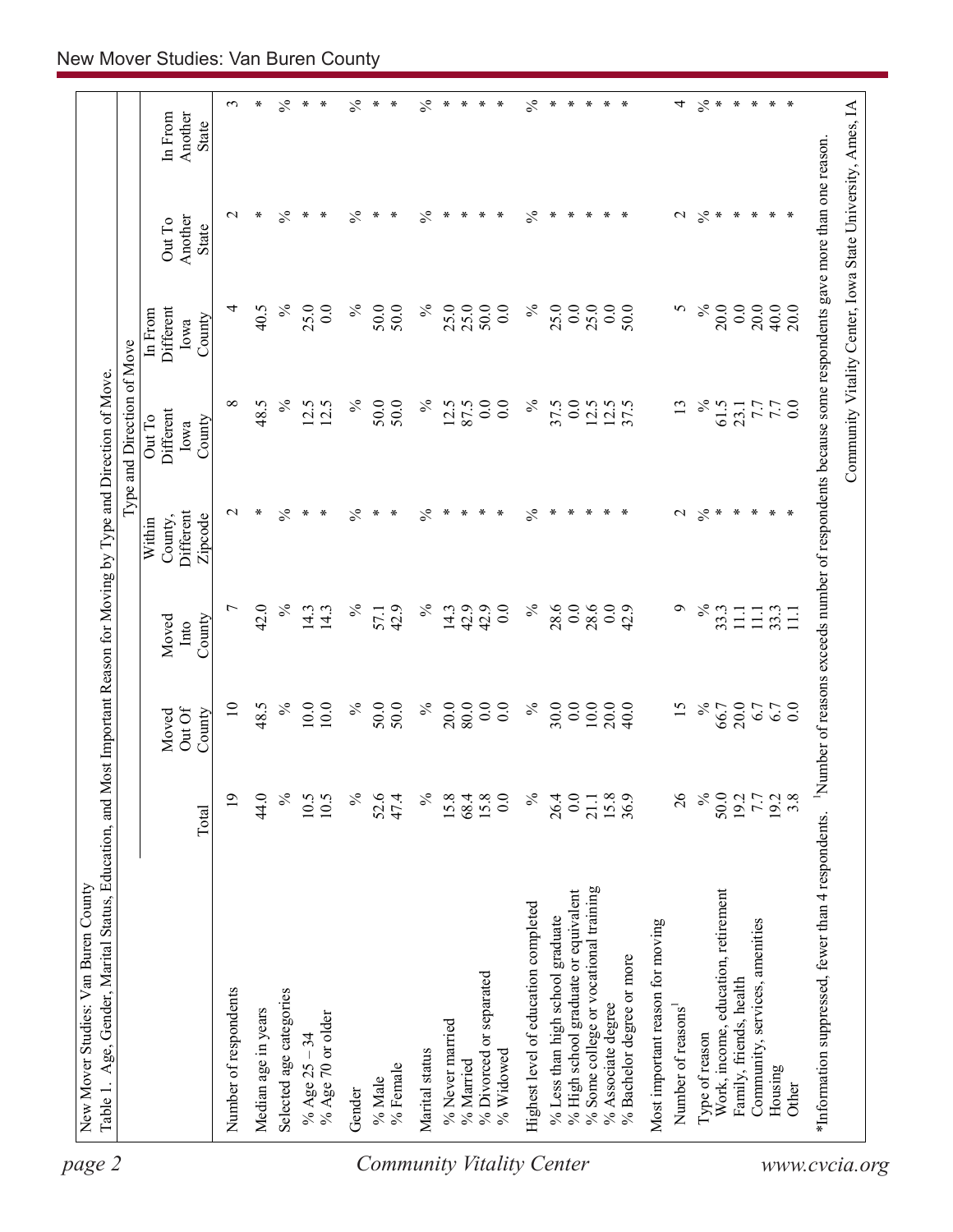| $%$ Yes<br>$\epsilon$<br>∗<br>∗<br>∗<br>∗<br>∗<br>∗<br>∗<br>∗<br>∗<br>∗<br>∗<br>∗<br>$\ast$<br>$\ast$<br>∗<br>∗<br>∗<br>∗<br>∗<br>∗<br>∗<br>∗<br>∗<br>∗<br>∗<br>∗<br>∗<br>In From<br>Another<br><b>State</b><br>$%$ Yes<br>$\sim$<br>$\ast$<br>Another<br>Out To<br>State<br>25.0<br>75.0<br>25.0<br>100.0<br>50.0<br>25.0<br>50.0<br>25.0<br>50.0<br>50.0<br>50.0<br>0.0<br>25.0<br>25.0<br>$\%$ Yes<br>50.0<br>0.0<br>$\overline{0}$ .<br>$\overline{0}$ .<br>$\overline{0}$ .<br>50.0<br>25.0<br>0.0<br>50.0<br>25.0<br>0.0<br>$\overline{0}$ .<br>$\overline{0}$ .<br>0.0<br>0.0<br>₹<br>$\overline{0.0}$<br>Different<br>In From<br>County<br>Iowa<br>$\infty$<br>0.0<br>25.0<br>28.6<br>0.0<br>$%$ Yes<br>12.5<br>0.0<br>12.5<br>37.5<br>12.5<br>0.0<br>42.9<br>37.5<br>0.0<br>0.0<br>14.3<br>28.6<br>28.6<br>28.6<br>42.9<br>14.3<br>42.9<br>12.5<br>14.3<br>14.3<br>14.3<br>14.3<br>14.3<br>14.3<br>14.3<br>14.3<br>Different<br>Out To<br>County<br>Iowa<br>$%$ Yes<br>$\sim$<br>Different<br>County,<br>Zipcode<br>Within<br>0.0<br>$\overline{0.0}$<br>28.6<br>0.0<br>28.6<br>0.0<br>0.0<br>$\overline{ }$<br>$%$ Yes<br>42.9<br>0.0<br>0.0<br>28.6<br>0.0<br>28.6<br>28.6<br>0.0<br>28.6<br>71.4<br>42.9<br>42.9<br>42.9<br>$\overline{0.0}$<br>14.3<br>14.3<br>14.3<br>14.3<br>57.1<br>14.3<br>14.3<br>57.1<br>14.3<br>County<br>Moved<br>Into<br>0.0<br>20.0<br>40.0<br>20.0<br>30.0<br>0.0<br>$%$ Yes<br>10.0<br>30.0<br>12.5<br>33.3<br>22.2<br>22.2<br>22.2<br>33.3<br>33.3<br>33.3<br>33.3<br>40.0<br>44.4<br>22.2<br>44.4<br>$\Xi$<br>22.2<br>33.3<br>33.3<br>$\overline{0.0}$<br>11.1<br>$11.1\,$<br>$\overline{111}$<br>$\Xi$<br>Out Of<br>County<br>Moved<br>$15.8$<br>15.8<br>17.6<br>27.8<br>5.6<br>44.8<br>27.8<br>50.0<br>33.3<br>27.8<br>$\overline{19}$<br>31.6<br>0.0<br>10.5<br>16.7<br>22.2<br>16.7<br>0.0<br>33.3<br>16.7<br>52.6<br>38.9<br>33.3<br>5.6<br>21.1<br>21.1<br>16.7<br>16.7<br>$11.1\,$<br>111<br>$%$ Yes<br>Total<br>Live in desirable natural environment<br>Live someplace new, have fresh start<br>To be nearer siblings, other relatives<br>Tob transfer by employer to location<br>To be nearer friends, acquaintances<br>Moved, commuted, same employer<br>Moved to look for new job or work<br>Retired from previous employment<br>Place easier find spouse or partner<br>Opportunities children to achieve<br>Find less congested place to live<br>Find arts, entertainment, cultural<br>Find better quality local schools<br>Have better internet, tv, phone<br>To live with spouse or partner<br>New job with new employer<br>Factors in Moving Decision<br>Find more exciting lifestyle<br>Have more ethnic diversity<br>Laid off from previous job<br>Have less ethnic diversity<br>More outdoor recreation<br>Find simpler pace of life<br>Change in marital status<br>l'alke care aging parents<br>Number of respondents<br>Find safer place to live<br>Lower cost of housing<br>To be nearer children<br>To be nearer parents<br>Have lower taxes<br>Decline in health | Community Vitality Center, Iowa State University, Ames, IA<br>Respondents could respond "Yes" to more than one factor<br>*Information suppressed, fewer than 4 respondents. | Table 2. Factors in Moving Decision by Type and Direction of Move |  |  | Type and Direction of Move |  |  |
|-------------------------------------------------------------------------------------------------------------------------------------------------------------------------------------------------------------------------------------------------------------------------------------------------------------------------------------------------------------------------------------------------------------------------------------------------------------------------------------------------------------------------------------------------------------------------------------------------------------------------------------------------------------------------------------------------------------------------------------------------------------------------------------------------------------------------------------------------------------------------------------------------------------------------------------------------------------------------------------------------------------------------------------------------------------------------------------------------------------------------------------------------------------------------------------------------------------------------------------------------------------------------------------------------------------------------------------------------------------------------------------------------------------------------------------------------------------------------------------------------------------------------------------------------------------------------------------------------------------------------------------------------------------------------------------------------------------------------------------------------------------------------------------------------------------------------------------------------------------------------------------------------------------------------------------------------------------------------------------------------------------------------------------------------------------------------------------------------------------------------------------------------------------------------------------------------------------------------------------------------------------------------------------------------------------------------------------------------------------------------------------------------------------------------------------------------------------------------------------------------------------------------------------------------------------------------------------------------------------------------------------------------------------------------------------------------------------------------------------------------------------------------------------------------------------------------------------------------------------------------------------------------------------------------------------------------------------------------------------------------------------------------------------|-----------------------------------------------------------------------------------------------------------------------------------------------------------------------------|-------------------------------------------------------------------|--|--|----------------------------|--|--|
|                                                                                                                                                                                                                                                                                                                                                                                                                                                                                                                                                                                                                                                                                                                                                                                                                                                                                                                                                                                                                                                                                                                                                                                                                                                                                                                                                                                                                                                                                                                                                                                                                                                                                                                                                                                                                                                                                                                                                                                                                                                                                                                                                                                                                                                                                                                                                                                                                                                                                                                                                                                                                                                                                                                                                                                                                                                                                                                                                                                                                                     |                                                                                                                                                                             |                                                                   |  |  |                            |  |  |
|                                                                                                                                                                                                                                                                                                                                                                                                                                                                                                                                                                                                                                                                                                                                                                                                                                                                                                                                                                                                                                                                                                                                                                                                                                                                                                                                                                                                                                                                                                                                                                                                                                                                                                                                                                                                                                                                                                                                                                                                                                                                                                                                                                                                                                                                                                                                                                                                                                                                                                                                                                                                                                                                                                                                                                                                                                                                                                                                                                                                                                     |                                                                                                                                                                             |                                                                   |  |  |                            |  |  |
|                                                                                                                                                                                                                                                                                                                                                                                                                                                                                                                                                                                                                                                                                                                                                                                                                                                                                                                                                                                                                                                                                                                                                                                                                                                                                                                                                                                                                                                                                                                                                                                                                                                                                                                                                                                                                                                                                                                                                                                                                                                                                                                                                                                                                                                                                                                                                                                                                                                                                                                                                                                                                                                                                                                                                                                                                                                                                                                                                                                                                                     |                                                                                                                                                                             |                                                                   |  |  |                            |  |  |
|                                                                                                                                                                                                                                                                                                                                                                                                                                                                                                                                                                                                                                                                                                                                                                                                                                                                                                                                                                                                                                                                                                                                                                                                                                                                                                                                                                                                                                                                                                                                                                                                                                                                                                                                                                                                                                                                                                                                                                                                                                                                                                                                                                                                                                                                                                                                                                                                                                                                                                                                                                                                                                                                                                                                                                                                                                                                                                                                                                                                                                     |                                                                                                                                                                             |                                                                   |  |  |                            |  |  |
|                                                                                                                                                                                                                                                                                                                                                                                                                                                                                                                                                                                                                                                                                                                                                                                                                                                                                                                                                                                                                                                                                                                                                                                                                                                                                                                                                                                                                                                                                                                                                                                                                                                                                                                                                                                                                                                                                                                                                                                                                                                                                                                                                                                                                                                                                                                                                                                                                                                                                                                                                                                                                                                                                                                                                                                                                                                                                                                                                                                                                                     |                                                                                                                                                                             |                                                                   |  |  |                            |  |  |
|                                                                                                                                                                                                                                                                                                                                                                                                                                                                                                                                                                                                                                                                                                                                                                                                                                                                                                                                                                                                                                                                                                                                                                                                                                                                                                                                                                                                                                                                                                                                                                                                                                                                                                                                                                                                                                                                                                                                                                                                                                                                                                                                                                                                                                                                                                                                                                                                                                                                                                                                                                                                                                                                                                                                                                                                                                                                                                                                                                                                                                     |                                                                                                                                                                             |                                                                   |  |  |                            |  |  |
|                                                                                                                                                                                                                                                                                                                                                                                                                                                                                                                                                                                                                                                                                                                                                                                                                                                                                                                                                                                                                                                                                                                                                                                                                                                                                                                                                                                                                                                                                                                                                                                                                                                                                                                                                                                                                                                                                                                                                                                                                                                                                                                                                                                                                                                                                                                                                                                                                                                                                                                                                                                                                                                                                                                                                                                                                                                                                                                                                                                                                                     |                                                                                                                                                                             |                                                                   |  |  |                            |  |  |
|                                                                                                                                                                                                                                                                                                                                                                                                                                                                                                                                                                                                                                                                                                                                                                                                                                                                                                                                                                                                                                                                                                                                                                                                                                                                                                                                                                                                                                                                                                                                                                                                                                                                                                                                                                                                                                                                                                                                                                                                                                                                                                                                                                                                                                                                                                                                                                                                                                                                                                                                                                                                                                                                                                                                                                                                                                                                                                                                                                                                                                     |                                                                                                                                                                             |                                                                   |  |  |                            |  |  |
|                                                                                                                                                                                                                                                                                                                                                                                                                                                                                                                                                                                                                                                                                                                                                                                                                                                                                                                                                                                                                                                                                                                                                                                                                                                                                                                                                                                                                                                                                                                                                                                                                                                                                                                                                                                                                                                                                                                                                                                                                                                                                                                                                                                                                                                                                                                                                                                                                                                                                                                                                                                                                                                                                                                                                                                                                                                                                                                                                                                                                                     |                                                                                                                                                                             |                                                                   |  |  |                            |  |  |
|                                                                                                                                                                                                                                                                                                                                                                                                                                                                                                                                                                                                                                                                                                                                                                                                                                                                                                                                                                                                                                                                                                                                                                                                                                                                                                                                                                                                                                                                                                                                                                                                                                                                                                                                                                                                                                                                                                                                                                                                                                                                                                                                                                                                                                                                                                                                                                                                                                                                                                                                                                                                                                                                                                                                                                                                                                                                                                                                                                                                                                     |                                                                                                                                                                             |                                                                   |  |  |                            |  |  |
|                                                                                                                                                                                                                                                                                                                                                                                                                                                                                                                                                                                                                                                                                                                                                                                                                                                                                                                                                                                                                                                                                                                                                                                                                                                                                                                                                                                                                                                                                                                                                                                                                                                                                                                                                                                                                                                                                                                                                                                                                                                                                                                                                                                                                                                                                                                                                                                                                                                                                                                                                                                                                                                                                                                                                                                                                                                                                                                                                                                                                                     |                                                                                                                                                                             |                                                                   |  |  |                            |  |  |
|                                                                                                                                                                                                                                                                                                                                                                                                                                                                                                                                                                                                                                                                                                                                                                                                                                                                                                                                                                                                                                                                                                                                                                                                                                                                                                                                                                                                                                                                                                                                                                                                                                                                                                                                                                                                                                                                                                                                                                                                                                                                                                                                                                                                                                                                                                                                                                                                                                                                                                                                                                                                                                                                                                                                                                                                                                                                                                                                                                                                                                     |                                                                                                                                                                             |                                                                   |  |  |                            |  |  |
|                                                                                                                                                                                                                                                                                                                                                                                                                                                                                                                                                                                                                                                                                                                                                                                                                                                                                                                                                                                                                                                                                                                                                                                                                                                                                                                                                                                                                                                                                                                                                                                                                                                                                                                                                                                                                                                                                                                                                                                                                                                                                                                                                                                                                                                                                                                                                                                                                                                                                                                                                                                                                                                                                                                                                                                                                                                                                                                                                                                                                                     |                                                                                                                                                                             |                                                                   |  |  |                            |  |  |
|                                                                                                                                                                                                                                                                                                                                                                                                                                                                                                                                                                                                                                                                                                                                                                                                                                                                                                                                                                                                                                                                                                                                                                                                                                                                                                                                                                                                                                                                                                                                                                                                                                                                                                                                                                                                                                                                                                                                                                                                                                                                                                                                                                                                                                                                                                                                                                                                                                                                                                                                                                                                                                                                                                                                                                                                                                                                                                                                                                                                                                     |                                                                                                                                                                             |                                                                   |  |  |                            |  |  |
|                                                                                                                                                                                                                                                                                                                                                                                                                                                                                                                                                                                                                                                                                                                                                                                                                                                                                                                                                                                                                                                                                                                                                                                                                                                                                                                                                                                                                                                                                                                                                                                                                                                                                                                                                                                                                                                                                                                                                                                                                                                                                                                                                                                                                                                                                                                                                                                                                                                                                                                                                                                                                                                                                                                                                                                                                                                                                                                                                                                                                                     |                                                                                                                                                                             |                                                                   |  |  |                            |  |  |
|                                                                                                                                                                                                                                                                                                                                                                                                                                                                                                                                                                                                                                                                                                                                                                                                                                                                                                                                                                                                                                                                                                                                                                                                                                                                                                                                                                                                                                                                                                                                                                                                                                                                                                                                                                                                                                                                                                                                                                                                                                                                                                                                                                                                                                                                                                                                                                                                                                                                                                                                                                                                                                                                                                                                                                                                                                                                                                                                                                                                                                     |                                                                                                                                                                             |                                                                   |  |  |                            |  |  |
|                                                                                                                                                                                                                                                                                                                                                                                                                                                                                                                                                                                                                                                                                                                                                                                                                                                                                                                                                                                                                                                                                                                                                                                                                                                                                                                                                                                                                                                                                                                                                                                                                                                                                                                                                                                                                                                                                                                                                                                                                                                                                                                                                                                                                                                                                                                                                                                                                                                                                                                                                                                                                                                                                                                                                                                                                                                                                                                                                                                                                                     |                                                                                                                                                                             |                                                                   |  |  |                            |  |  |
|                                                                                                                                                                                                                                                                                                                                                                                                                                                                                                                                                                                                                                                                                                                                                                                                                                                                                                                                                                                                                                                                                                                                                                                                                                                                                                                                                                                                                                                                                                                                                                                                                                                                                                                                                                                                                                                                                                                                                                                                                                                                                                                                                                                                                                                                                                                                                                                                                                                                                                                                                                                                                                                                                                                                                                                                                                                                                                                                                                                                                                     |                                                                                                                                                                             |                                                                   |  |  |                            |  |  |
|                                                                                                                                                                                                                                                                                                                                                                                                                                                                                                                                                                                                                                                                                                                                                                                                                                                                                                                                                                                                                                                                                                                                                                                                                                                                                                                                                                                                                                                                                                                                                                                                                                                                                                                                                                                                                                                                                                                                                                                                                                                                                                                                                                                                                                                                                                                                                                                                                                                                                                                                                                                                                                                                                                                                                                                                                                                                                                                                                                                                                                     |                                                                                                                                                                             |                                                                   |  |  |                            |  |  |
|                                                                                                                                                                                                                                                                                                                                                                                                                                                                                                                                                                                                                                                                                                                                                                                                                                                                                                                                                                                                                                                                                                                                                                                                                                                                                                                                                                                                                                                                                                                                                                                                                                                                                                                                                                                                                                                                                                                                                                                                                                                                                                                                                                                                                                                                                                                                                                                                                                                                                                                                                                                                                                                                                                                                                                                                                                                                                                                                                                                                                                     |                                                                                                                                                                             |                                                                   |  |  |                            |  |  |
|                                                                                                                                                                                                                                                                                                                                                                                                                                                                                                                                                                                                                                                                                                                                                                                                                                                                                                                                                                                                                                                                                                                                                                                                                                                                                                                                                                                                                                                                                                                                                                                                                                                                                                                                                                                                                                                                                                                                                                                                                                                                                                                                                                                                                                                                                                                                                                                                                                                                                                                                                                                                                                                                                                                                                                                                                                                                                                                                                                                                                                     |                                                                                                                                                                             |                                                                   |  |  |                            |  |  |
|                                                                                                                                                                                                                                                                                                                                                                                                                                                                                                                                                                                                                                                                                                                                                                                                                                                                                                                                                                                                                                                                                                                                                                                                                                                                                                                                                                                                                                                                                                                                                                                                                                                                                                                                                                                                                                                                                                                                                                                                                                                                                                                                                                                                                                                                                                                                                                                                                                                                                                                                                                                                                                                                                                                                                                                                                                                                                                                                                                                                                                     |                                                                                                                                                                             |                                                                   |  |  |                            |  |  |
|                                                                                                                                                                                                                                                                                                                                                                                                                                                                                                                                                                                                                                                                                                                                                                                                                                                                                                                                                                                                                                                                                                                                                                                                                                                                                                                                                                                                                                                                                                                                                                                                                                                                                                                                                                                                                                                                                                                                                                                                                                                                                                                                                                                                                                                                                                                                                                                                                                                                                                                                                                                                                                                                                                                                                                                                                                                                                                                                                                                                                                     |                                                                                                                                                                             |                                                                   |  |  |                            |  |  |
|                                                                                                                                                                                                                                                                                                                                                                                                                                                                                                                                                                                                                                                                                                                                                                                                                                                                                                                                                                                                                                                                                                                                                                                                                                                                                                                                                                                                                                                                                                                                                                                                                                                                                                                                                                                                                                                                                                                                                                                                                                                                                                                                                                                                                                                                                                                                                                                                                                                                                                                                                                                                                                                                                                                                                                                                                                                                                                                                                                                                                                     |                                                                                                                                                                             |                                                                   |  |  |                            |  |  |
|                                                                                                                                                                                                                                                                                                                                                                                                                                                                                                                                                                                                                                                                                                                                                                                                                                                                                                                                                                                                                                                                                                                                                                                                                                                                                                                                                                                                                                                                                                                                                                                                                                                                                                                                                                                                                                                                                                                                                                                                                                                                                                                                                                                                                                                                                                                                                                                                                                                                                                                                                                                                                                                                                                                                                                                                                                                                                                                                                                                                                                     |                                                                                                                                                                             |                                                                   |  |  |                            |  |  |
|                                                                                                                                                                                                                                                                                                                                                                                                                                                                                                                                                                                                                                                                                                                                                                                                                                                                                                                                                                                                                                                                                                                                                                                                                                                                                                                                                                                                                                                                                                                                                                                                                                                                                                                                                                                                                                                                                                                                                                                                                                                                                                                                                                                                                                                                                                                                                                                                                                                                                                                                                                                                                                                                                                                                                                                                                                                                                                                                                                                                                                     |                                                                                                                                                                             |                                                                   |  |  |                            |  |  |
|                                                                                                                                                                                                                                                                                                                                                                                                                                                                                                                                                                                                                                                                                                                                                                                                                                                                                                                                                                                                                                                                                                                                                                                                                                                                                                                                                                                                                                                                                                                                                                                                                                                                                                                                                                                                                                                                                                                                                                                                                                                                                                                                                                                                                                                                                                                                                                                                                                                                                                                                                                                                                                                                                                                                                                                                                                                                                                                                                                                                                                     |                                                                                                                                                                             |                                                                   |  |  |                            |  |  |
|                                                                                                                                                                                                                                                                                                                                                                                                                                                                                                                                                                                                                                                                                                                                                                                                                                                                                                                                                                                                                                                                                                                                                                                                                                                                                                                                                                                                                                                                                                                                                                                                                                                                                                                                                                                                                                                                                                                                                                                                                                                                                                                                                                                                                                                                                                                                                                                                                                                                                                                                                                                                                                                                                                                                                                                                                                                                                                                                                                                                                                     |                                                                                                                                                                             |                                                                   |  |  |                            |  |  |
|                                                                                                                                                                                                                                                                                                                                                                                                                                                                                                                                                                                                                                                                                                                                                                                                                                                                                                                                                                                                                                                                                                                                                                                                                                                                                                                                                                                                                                                                                                                                                                                                                                                                                                                                                                                                                                                                                                                                                                                                                                                                                                                                                                                                                                                                                                                                                                                                                                                                                                                                                                                                                                                                                                                                                                                                                                                                                                                                                                                                                                     |                                                                                                                                                                             |                                                                   |  |  |                            |  |  |
|                                                                                                                                                                                                                                                                                                                                                                                                                                                                                                                                                                                                                                                                                                                                                                                                                                                                                                                                                                                                                                                                                                                                                                                                                                                                                                                                                                                                                                                                                                                                                                                                                                                                                                                                                                                                                                                                                                                                                                                                                                                                                                                                                                                                                                                                                                                                                                                                                                                                                                                                                                                                                                                                                                                                                                                                                                                                                                                                                                                                                                     |                                                                                                                                                                             |                                                                   |  |  |                            |  |  |
|                                                                                                                                                                                                                                                                                                                                                                                                                                                                                                                                                                                                                                                                                                                                                                                                                                                                                                                                                                                                                                                                                                                                                                                                                                                                                                                                                                                                                                                                                                                                                                                                                                                                                                                                                                                                                                                                                                                                                                                                                                                                                                                                                                                                                                                                                                                                                                                                                                                                                                                                                                                                                                                                                                                                                                                                                                                                                                                                                                                                                                     |                                                                                                                                                                             |                                                                   |  |  |                            |  |  |
|                                                                                                                                                                                                                                                                                                                                                                                                                                                                                                                                                                                                                                                                                                                                                                                                                                                                                                                                                                                                                                                                                                                                                                                                                                                                                                                                                                                                                                                                                                                                                                                                                                                                                                                                                                                                                                                                                                                                                                                                                                                                                                                                                                                                                                                                                                                                                                                                                                                                                                                                                                                                                                                                                                                                                                                                                                                                                                                                                                                                                                     |                                                                                                                                                                             |                                                                   |  |  |                            |  |  |
|                                                                                                                                                                                                                                                                                                                                                                                                                                                                                                                                                                                                                                                                                                                                                                                                                                                                                                                                                                                                                                                                                                                                                                                                                                                                                                                                                                                                                                                                                                                                                                                                                                                                                                                                                                                                                                                                                                                                                                                                                                                                                                                                                                                                                                                                                                                                                                                                                                                                                                                                                                                                                                                                                                                                                                                                                                                                                                                                                                                                                                     |                                                                                                                                                                             |                                                                   |  |  |                            |  |  |
|                                                                                                                                                                                                                                                                                                                                                                                                                                                                                                                                                                                                                                                                                                                                                                                                                                                                                                                                                                                                                                                                                                                                                                                                                                                                                                                                                                                                                                                                                                                                                                                                                                                                                                                                                                                                                                                                                                                                                                                                                                                                                                                                                                                                                                                                                                                                                                                                                                                                                                                                                                                                                                                                                                                                                                                                                                                                                                                                                                                                                                     |                                                                                                                                                                             |                                                                   |  |  |                            |  |  |
|                                                                                                                                                                                                                                                                                                                                                                                                                                                                                                                                                                                                                                                                                                                                                                                                                                                                                                                                                                                                                                                                                                                                                                                                                                                                                                                                                                                                                                                                                                                                                                                                                                                                                                                                                                                                                                                                                                                                                                                                                                                                                                                                                                                                                                                                                                                                                                                                                                                                                                                                                                                                                                                                                                                                                                                                                                                                                                                                                                                                                                     |                                                                                                                                                                             |                                                                   |  |  |                            |  |  |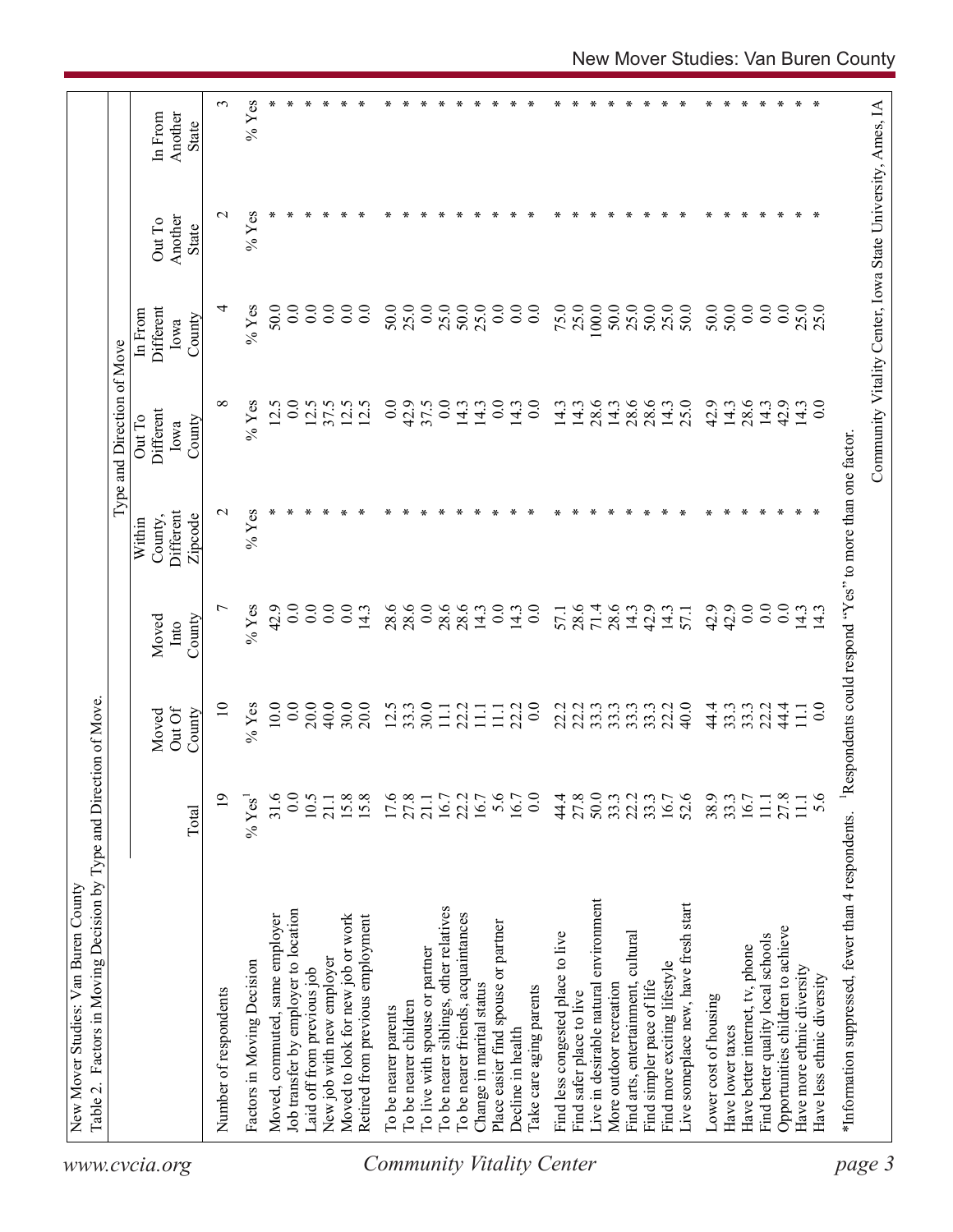| page 4                           | Table 3. Lived in Area Previously, Sources of Information, Ease of Finding Housing, and Household Income by Type and Direction of Move<br>New Mover Studies: Van Buren County |                    |                           |                         |                                                                      |                                                            |                                        |                                   |                                    |
|----------------------------------|-------------------------------------------------------------------------------------------------------------------------------------------------------------------------------|--------------------|---------------------------|-------------------------|----------------------------------------------------------------------|------------------------------------------------------------|----------------------------------------|-----------------------------------|------------------------------------|
|                                  |                                                                                                                                                                               |                    |                           |                         |                                                                      | Type and Direction of Move                                 |                                        |                                   |                                    |
|                                  |                                                                                                                                                                               | Total              | Out Of<br>Moved<br>County | County<br>Moved<br>Into | Different<br>Zipcode<br>County,<br>Within                            | Different<br>Out To<br>County<br>Iowa                      | Different<br>In From<br>County<br>Iowa | Another<br>Out To<br><b>State</b> | Another<br>In From<br><b>State</b> |
|                                  |                                                                                                                                                                               |                    |                           |                         |                                                                      |                                                            |                                        |                                   |                                    |
|                                  | Number of respondents                                                                                                                                                         | $\mathbf{5}$       | $\overline{10}$           |                         | $\mathbf{\sim}$                                                      | ∞                                                          | 4                                      | $\mathrel{\sim}$                  | 3                                  |
|                                  | Previously had lived:                                                                                                                                                         | $%$ Yes            | $%$ Yes                   | $%$ Yes                 | $%$ Yes                                                              | $%$ Yes                                                    | $%$ Yes                                | $%$ Yes                           | $%$ Yes                            |
|                                  | In current state                                                                                                                                                              | 89.5               | $100.0$                   | 71.4                    | ∗                                                                    | 100.0                                                      | 100.0                                  |                                   |                                    |
|                                  | In current county                                                                                                                                                             | 42.1               | 30.0                      | 42.9                    | ∗                                                                    | 37.5                                                       | 50.0                                   |                                   |                                    |
|                                  | In or near current city/town                                                                                                                                                  | 33.3               | 30.0                      | 33.3                    | ∗                                                                    | 37.5                                                       | 50.0                                   |                                   |                                    |
|                                  | Used source of information for move                                                                                                                                           | % Yes <sup>1</sup> | $%$ Yes                   | $%$ Yes                 | $%$ Yes                                                              | $%$ Yes                                                    | $%$ Yes                                | $%$ Yes                           | $%$ Yes                            |
|                                  | Internet                                                                                                                                                                      | 26.3               | 50.0                      | 0.0                     |                                                                      | 37.5                                                       | 0.0                                    |                                   |                                    |
|                                  | IV, magazines, newspapers                                                                                                                                                     | 21.1               | 20.0                      | 14.3                    |                                                                      | 12.5                                                       | 25.0                                   |                                   |                                    |
|                                  | Current community resident                                                                                                                                                    | $5.\overline{3}$   | 10.0                      | 0.0                     |                                                                      | 12.5                                                       | 0.0                                    |                                   | ∗                                  |
|                                  | Employer or co-workers                                                                                                                                                        | 21.1               | 30.0                      | 14.3                    |                                                                      | 37.5                                                       | 25.0                                   |                                   | ∗                                  |
|                                  | Friends and acquaintances                                                                                                                                                     | 21.1               | 30.0                      | 14.3                    |                                                                      | 37.5                                                       | 25.0                                   | ∗                                 | ∗                                  |
|                                  | Family                                                                                                                                                                        | 52.6               | 30.0                      | 71.4                    |                                                                      |                                                            | 50.0                                   |                                   |                                    |
|                                  | Travel or vacation to new location                                                                                                                                            | 10.5               | 20.0                      | 0.0                     |                                                                      | 12.5                                                       | 0.0                                    |                                   |                                    |
|                                  | Attended school or college there                                                                                                                                              | $\overline{0.0}$   | 0.0                       | 0.0                     |                                                                      | 0.0                                                        | 0.0                                    |                                   | ∗                                  |
| <b>Community Vitality Center</b> | Ease of finding housing at new location                                                                                                                                       | $\%$               | $\%$                      | $\%$                    | $\%$                                                                 | $\%$                                                       | $\%$                                   | $\%$                              | $\%$                               |
|                                  | Very difficult (1)                                                                                                                                                            | 21.1               | 20.0                      | 28.6                    | ∗                                                                    | 25.0                                                       | 50.0                                   | ∗                                 | ∗                                  |
|                                  | Somewhat difficult (2)                                                                                                                                                        | 5.3                | 0.0                       | 0.0                     |                                                                      | 0.0                                                        | 0.0                                    |                                   | ∗                                  |
|                                  | Neither difficult or easy (3)                                                                                                                                                 | 15.8               | 20.0                      | 0.0                     | ∗                                                                    | 25.0                                                       | 0.0                                    | ∗                                 | ∗                                  |
|                                  | Somewhat easy $(4)$                                                                                                                                                           | 26.3               | 40.0                      | 14.3                    | ∗                                                                    | 37.5                                                       | 0.0                                    | ∗                                 | ∗                                  |
|                                  | Very easy $(5)$                                                                                                                                                               | 31.6               | 20.0                      | 57.1                    | ∗                                                                    | 12.5                                                       | 50.0                                   | ∗                                 | ∗                                  |
|                                  | $-5$<br>Average rating finding housing (1                                                                                                                                     | 3.42               | 3.40                      | 3.71                    | ∗                                                                    | 3.13                                                       | 3.00                                   | ∗                                 | ∗                                  |
|                                  | Household income for 2004                                                                                                                                                     | $\%$               | $\%$                      | $\%$                    | $\%$                                                                 | $\%$                                                       | $\%$                                   | $\%$                              | $\frac{5}{6}$                      |
|                                  | Less than $$20,000$ (1)                                                                                                                                                       | 21.1               | 30.0                      | 14.3                    | ∗                                                                    | 25.0                                                       | 25.0                                   | ∗                                 | ∗                                  |
|                                  | $$20,000 - $34,999 (2)$                                                                                                                                                       | 36.8               | 30.0                      | 42.9                    | ∗                                                                    | 37.5                                                       | 50.0                                   | ∗                                 | ∗                                  |
|                                  | $$35,000 - $49,999(3)$                                                                                                                                                        | 26.3               | 20.0                      | 28.6                    | ∗                                                                    | 12.5                                                       | 0.0                                    | ∗                                 | ∗                                  |
|                                  | $$50,000 - $69,999 (4)$                                                                                                                                                       | 0.0                | 0.0                       | 0.0                     | ∗                                                                    | 0.0                                                        | 0.0                                    | ∗                                 | ∗                                  |
|                                  | $$70,000 - $99,999 (5)$                                                                                                                                                       | 5.3                | $0.0\,$                   | 14.3                    | ∗                                                                    | 0.0                                                        | 25.0                                   | $\ast$                            | ∗                                  |
|                                  | $$100,000 - $149,999(6)$                                                                                                                                                      | 10.5               | 20.0                      | 0.0                     | ∗                                                                    | 25.0                                                       | 0.0                                    | $\ast$                            | $\ast$                             |
|                                  | \$150,000 or more (7)                                                                                                                                                         | 0.0                | 0.0                       | 0.0                     | ∗                                                                    | 0.0                                                        | 0.0                                    | ⋇                                 | ∗                                  |
|                                  | Average income category $(1 - 7)$                                                                                                                                             | 2.63               | 2.70                      | 2.57                    |                                                                      | 2.88                                                       | 2.50                                   | ∗                                 | ∗                                  |
|                                  | *Information suppressed, fewer than 4 respondents.                                                                                                                            |                    |                           |                         | <sup>1</sup> Respondents could respond "Yes" to more than one source |                                                            |                                        |                                   |                                    |
| www.cvcia.org                    |                                                                                                                                                                               |                    |                           |                         |                                                                      | Community Vitality Center, Iowa State University, Ames, IA |                                        |                                   |                                    |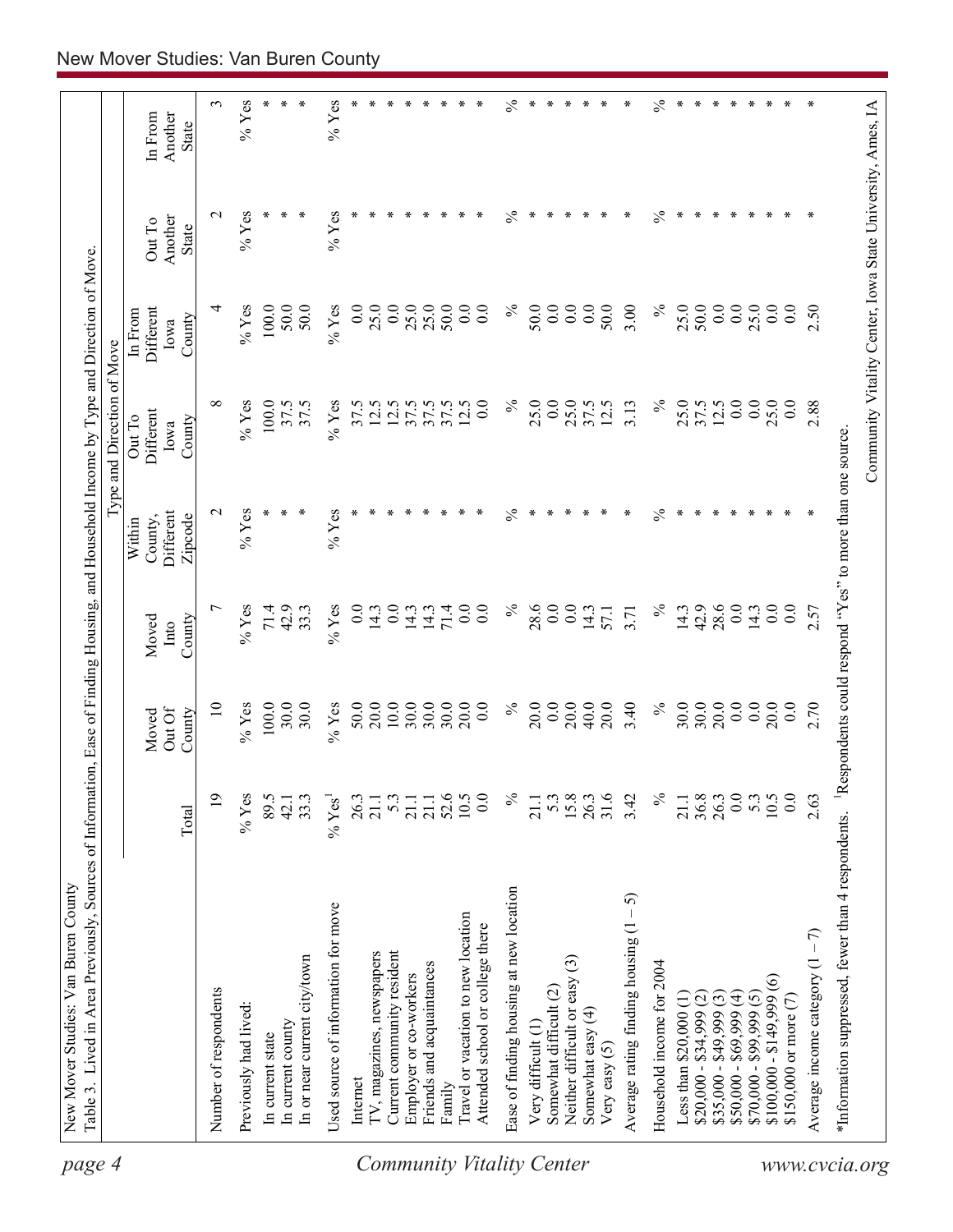|                           | Table 4. Income Comparison Between Locations, Satisfaction with Previous and Current Locations, and Doing Move Over Again by Type and Direction of Move. |                |                           |                |                                 | Type and Direction of Move                                 |                      |                  |                         |
|---------------------------|----------------------------------------------------------------------------------------------------------------------------------------------------------|----------------|---------------------------|----------------|---------------------------------|------------------------------------------------------------|----------------------|------------------|-------------------------|
| www.cvcia.org             |                                                                                                                                                          |                |                           | Moved          | Within                          | Different<br>Out To                                        | Different<br>In From | Out To           | In From                 |
|                           |                                                                                                                                                          | Total          | Out Of<br>Moved<br>County | County<br>Into | Different<br>County,<br>Zipcode | County<br>Iowa                                             | County<br>Iowa       | Another<br>State | Another<br><b>State</b> |
|                           | Number of respondents                                                                                                                                    | $\overline{0}$ | $\supseteq$               | $\overline{ }$ | $\sim$                          | $\infty$                                                   | 4                    | $\sim$           | 3                       |
|                           | Current location income compared with                                                                                                                    |                |                           |                |                                 |                                                            |                      |                  |                         |
|                           | previous location income                                                                                                                                 | $\%$           | $\%$                      | $\%$           | $\%$                            | $\%$                                                       | ℅                    | $\%$             | $\%$                    |
|                           | Significantly lower income (1)                                                                                                                           | 5.3            | 10.0                      | 0.0            | ∗                               | 12.5                                                       | 0.0                  | $\ast$           | $\ast$                  |
|                           | Somewhat lower income (2)                                                                                                                                | 10.5           | 10.0                      | 14.3           | ∗                               | 0.0                                                        | 0.0                  | ∗                | ∗                       |
|                           | About same income (3)                                                                                                                                    | 63.2           | 50.0                      | 85.7           |                                 | 62.5                                                       | 100.0                | ∗                | ∗                       |
|                           | Somewhat higher income (4)                                                                                                                               | 10.5           | $10.0$                    | 0.0            |                                 | 12.5                                                       | 0.0                  | ∗                | $\ast$                  |
|                           | Significantly higher income (5)                                                                                                                          | 10.5           | 20.0                      | 0.0            |                                 | 12.5                                                       | 0.0                  | ∗                | $\ast$                  |
|                           | Average comparison income $(1 - 5)$                                                                                                                      | 3.11           | 3.20                      | 2.86           | ∗                               | 3.13                                                       | 3.00                 | ∗                | ∗                       |
|                           | Satisfaction with previous location                                                                                                                      | $\%$           | $\%$                      | $\%$           | $\%$                            | $\%$                                                       | $\%$                 | $\%$             | $\%$                    |
|                           | Very dissatisfied (1)                                                                                                                                    | 15.8           | 20.0                      | 14.3           | ∗                               | 12.5                                                       | 25.0                 | ∗                | ∗                       |
|                           | Somewhat dissatisfied (2)                                                                                                                                | 15.8           | 10.0                      | 14.3           |                                 | 12.5                                                       | 0.0                  | ∗                | $\ast$                  |
|                           | Neither dissatisfied or satisfied (3)                                                                                                                    | 26.3           | 20.0                      | 42.9           | ∗                               | 12.5                                                       | 75.0                 | ∗                | ∗                       |
|                           | Somewhat satisfied (4)                                                                                                                                   | 10.5           | 10.0                      | 14.3           |                                 | 12.5                                                       | 0.0                  | ∗                | $\ast$                  |
|                           | Very satisfied (5)                                                                                                                                       | 31.6           | 40.0                      | 14.3           | ∗                               | 50.0                                                       | 0.0                  | ∗                | $\ast$                  |
| Community Vitality Center | Average satisfaction previous $(1 - 5)$                                                                                                                  | 3.26           | 3.40                      | 3.00           | ∗                               | 3.75                                                       | 2.50                 | ∗                | $\ast$                  |
|                           | Satisfaction with current location                                                                                                                       | $\%$           | $\%$                      | $\%$           | $\frac{5}{6}$                   | $\%$                                                       | $\%$                 | $\frac{5}{6}$    | $\%$                    |
|                           | Very dissatisfied (1                                                                                                                                     | 10.5           | 0.0                       | 28.6           | ∗                               | 0.0                                                        | 50.0                 | ∗                | $\ast$                  |
|                           | Somewhat dissatisfied (2)                                                                                                                                | 0.0            | 0.0                       | 0.0            | ∗                               | 0.0                                                        | 0.0                  | ∗                | ∗                       |
|                           | Neither dissatisfied or satisfied (3)                                                                                                                    | 10.5           | 10.0                      | 14.3           | ∗                               | 12.5                                                       | 25.0                 | ∗                | $\ast$                  |
|                           | Somewhat satisfied (4)<br>Very satisfied (5)                                                                                                             | 31.6<br>47.4   | 40.0<br>50.0              | 28.6<br>28.6   | ∗                               | 50.0<br>37.5                                               | 0.0<br>25.0          | ∗<br>∗           | ∗<br>$\ast$             |
|                           | Average satisfaction current $(1 - 5)$                                                                                                                   | 4.05           | 4.40                      | 3.29           | ∗                               | 4.25                                                       | 2.50                 | ∗                | ∗                       |
|                           | Would do move over again                                                                                                                                 | $\%$           | $\%$                      | $\%$           | $\%$                            | $\%$                                                       | $\%$                 | $\%$             | $\%$                    |
|                           | Definitely not (1)                                                                                                                                       | 0.0            | 0.0                       | 0.0            | ∗                               | 0.0                                                        | 0.0                  | $\ast$           | $\ast$                  |
|                           | Probably not (2)                                                                                                                                         | 0.0            | 0.0                       | 0.0            | ∗                               | 0.0                                                        | 0.0                  | $\ast$           | ∗                       |
|                           | Undecided (3)                                                                                                                                            | $10.5$         | 20.0                      | 0.0            |                                 | 25.0                                                       | 0.0                  | ∗                | $\ast$                  |
|                           | Probably yes (4)                                                                                                                                         | 26.3           | $10.0$                    | 57.1           | ∗                               | 12.5                                                       | 50.0                 | $\ast$           | $\ast$                  |
|                           | Definitely yes (5)                                                                                                                                       | 63.2           | 70.0                      | 42.9           | ∗                               | 62.5                                                       | 50.0                 | ∗                | ∗                       |
|                           | Average rating do move over $(1 - 5)$                                                                                                                    | 4.53           | 4.50                      | 4.43           |                                 | 4.38                                                       | 4.50                 | ∗                | ∗                       |
| page 5                    | *Information suppressed, fewer than 4 respondents                                                                                                        |                |                           |                |                                 | Community Vitality Center, Iowa State University, Ames, IA |                      |                  |                         |
|                           |                                                                                                                                                          |                |                           |                |                                 |                                                            |                      |                  |                         |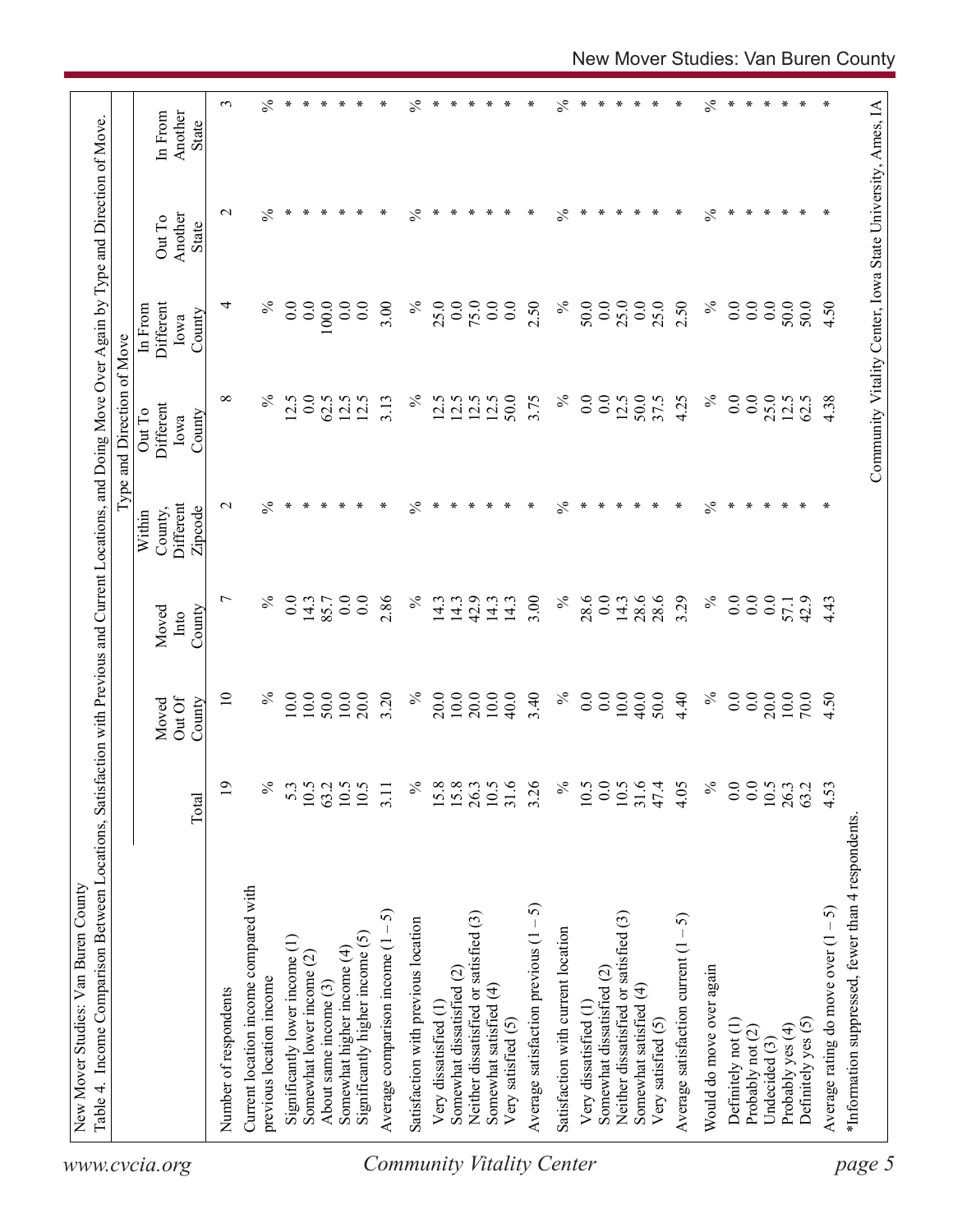| 159<br>53.5<br>$\%$<br>$\%$<br>5.0<br>14.6<br>31.6<br>$17.0\,$<br>$\%$<br>43.9<br>$\%$<br>14.5<br>12.0<br>40.5<br>210<br>℅<br>33.3<br>6.2<br>0.5<br>5.7<br>67.7<br>8.2<br>56.1<br>37.1<br>15.1<br>In From<br>Another<br>State<br>$\%$<br>$\%$<br>$7.\overline{6}$<br>8.4<br>$\%$<br>$11.0$ $\,$<br>$\%$<br>50.9<br>41.0<br>24.0<br>63.0<br>37.0<br>4.2<br>16.9<br>57.6<br>169<br>13.6<br>29.0<br>$4.7$<br>$1.8$<br>$\%$<br>19.3<br>64.7<br>10.2<br>121<br>9.1<br>Another<br>Out To<br><b>State</b><br>$\%$<br>12.6<br>$\%$<br>$17.0$<br>2.3<br>44.0<br>$\%$<br>53.9<br>$\%$<br>57.4<br>25.0<br>6.9<br>$\%$<br>$3.\overline{5}$<br>17.6<br>37.0<br>288<br>23.3<br>21.2<br>207<br>21.7<br>10.8<br>29.3<br>36.1<br><b>Different</b><br>46.1<br>12.7<br>In From<br>County<br>Iowa<br>$\%$<br>$\%$<br>206<br>43.0<br>$\%$<br>45.0<br>20.9<br>$\%$<br>54.6<br>13.8<br>16.8<br>$\%$<br>6.8<br>20.0<br>289<br>$\frac{20.8}{18.0}$<br>$13.8$<br>2.3<br>10.2<br>45.4<br>9.4<br>31.2<br>12.7<br>60.1<br>Different<br>Out To<br>County<br>Iowa<br>$\%$<br>45.0<br>$\%$<br>$\%$<br>25.0<br>$\%$<br>85<br>7.2<br>28.6<br>115<br>20.0<br>$\%$<br>54.8<br>45.2<br>9.5<br>29.8<br>13.9<br><b>Different</b><br>24.7<br>10.7<br>64.3<br>14.3<br>10.7<br>15.7<br>50.4<br>19.1<br>Zipcode<br>County,<br>Within<br>48.0<br>$\%$<br>61.9<br>$\%$<br>366<br>18.9<br>49.6<br>$\%$<br>8.6<br>20.5<br>$\%$<br>498<br>21.9<br>14.5<br>$\%$<br>50.4<br>38.5<br>36.5<br>27.5<br>12.4<br>1.6<br>16.3<br>30.3<br>10.7<br>9.1<br>$\overline{4}$ .<br>County<br>Moved<br>Into<br>$\%$<br>$\%$<br>$\%$<br>$\%$<br>42.0<br>22.0<br>$\%$<br>$15.8$<br>61.8<br>9.0<br>5.8<br>26.0<br>458<br>22.0<br>9.8<br>57.7<br>13.3<br>11.8<br>47.2<br>327<br>42.3<br>16.7<br>18.1<br>$10.5$<br>2.2<br>Out Of<br>County<br>Moved<br>$\frac{5}{6}$<br>$\%$<br>$\approx$<br>$22.3$<br>$22.0$<br>46.0<br>$\%$<br>54.5<br>$\%$<br>$10.6\,$<br>38.4<br>15.7<br>1.6<br>737<br>13.2<br>45.5<br>$12.0$<br>62.4<br>16.3<br>9.4<br>$17.3$<br>28.3<br>38.8<br>21.3<br>5.1<br>1,011<br>Total<br>% Some college or vocational training<br>% High school graduate or equivalent<br>Work, income, retirement, education<br>Highest level of education completed<br>% Less than high school graduate<br>Community, services, amenities<br>Most important reason for moving<br>% Bachelor degree or more<br>% Divorced or separated<br>Family, friends, health<br>Number of respondents<br>Selected age categories<br>% Associate degree<br>Number of reasons <sup>1</sup><br>Median age in years<br>% Age 70 or older<br>% Never married<br>Type of reason<br>% Age $25 - 34$<br>Marital status<br>% Widowed<br>% Married<br>% Female<br>Housing<br>% Male<br>Other<br>Gender | Community Vitality Center, Iowa State University, Ames, IA<br>Number of reasons exceeds number of respondents because some respondents gave more than one reason. |  |  | Type and Direction of Move |  |  |
|-------------------------------------------------------------------------------------------------------------------------------------------------------------------------------------------------------------------------------------------------------------------------------------------------------------------------------------------------------------------------------------------------------------------------------------------------------------------------------------------------------------------------------------------------------------------------------------------------------------------------------------------------------------------------------------------------------------------------------------------------------------------------------------------------------------------------------------------------------------------------------------------------------------------------------------------------------------------------------------------------------------------------------------------------------------------------------------------------------------------------------------------------------------------------------------------------------------------------------------------------------------------------------------------------------------------------------------------------------------------------------------------------------------------------------------------------------------------------------------------------------------------------------------------------------------------------------------------------------------------------------------------------------------------------------------------------------------------------------------------------------------------------------------------------------------------------------------------------------------------------------------------------------------------------------------------------------------------------------------------------------------------------------------------------------------------------------------------------------------------------------------------------------------------------------------------------------------------------------------------------------------------------------------------------------------------------------------------------------------------------------------------------------------------------------------------------------------------------------------------------------------------------------------------------------------------------------------------------------------------------------------------------------------------------------------------------------------|-------------------------------------------------------------------------------------------------------------------------------------------------------------------|--|--|----------------------------|--|--|
|                                                                                                                                                                                                                                                                                                                                                                                                                                                                                                                                                                                                                                                                                                                                                                                                                                                                                                                                                                                                                                                                                                                                                                                                                                                                                                                                                                                                                                                                                                                                                                                                                                                                                                                                                                                                                                                                                                                                                                                                                                                                                                                                                                                                                                                                                                                                                                                                                                                                                                                                                                                                                                                                                                             |                                                                                                                                                                   |  |  |                            |  |  |
|                                                                                                                                                                                                                                                                                                                                                                                                                                                                                                                                                                                                                                                                                                                                                                                                                                                                                                                                                                                                                                                                                                                                                                                                                                                                                                                                                                                                                                                                                                                                                                                                                                                                                                                                                                                                                                                                                                                                                                                                                                                                                                                                                                                                                                                                                                                                                                                                                                                                                                                                                                                                                                                                                                             |                                                                                                                                                                   |  |  |                            |  |  |
|                                                                                                                                                                                                                                                                                                                                                                                                                                                                                                                                                                                                                                                                                                                                                                                                                                                                                                                                                                                                                                                                                                                                                                                                                                                                                                                                                                                                                                                                                                                                                                                                                                                                                                                                                                                                                                                                                                                                                                                                                                                                                                                                                                                                                                                                                                                                                                                                                                                                                                                                                                                                                                                                                                             |                                                                                                                                                                   |  |  |                            |  |  |
|                                                                                                                                                                                                                                                                                                                                                                                                                                                                                                                                                                                                                                                                                                                                                                                                                                                                                                                                                                                                                                                                                                                                                                                                                                                                                                                                                                                                                                                                                                                                                                                                                                                                                                                                                                                                                                                                                                                                                                                                                                                                                                                                                                                                                                                                                                                                                                                                                                                                                                                                                                                                                                                                                                             |                                                                                                                                                                   |  |  |                            |  |  |
|                                                                                                                                                                                                                                                                                                                                                                                                                                                                                                                                                                                                                                                                                                                                                                                                                                                                                                                                                                                                                                                                                                                                                                                                                                                                                                                                                                                                                                                                                                                                                                                                                                                                                                                                                                                                                                                                                                                                                                                                                                                                                                                                                                                                                                                                                                                                                                                                                                                                                                                                                                                                                                                                                                             |                                                                                                                                                                   |  |  |                            |  |  |
|                                                                                                                                                                                                                                                                                                                                                                                                                                                                                                                                                                                                                                                                                                                                                                                                                                                                                                                                                                                                                                                                                                                                                                                                                                                                                                                                                                                                                                                                                                                                                                                                                                                                                                                                                                                                                                                                                                                                                                                                                                                                                                                                                                                                                                                                                                                                                                                                                                                                                                                                                                                                                                                                                                             |                                                                                                                                                                   |  |  |                            |  |  |
|                                                                                                                                                                                                                                                                                                                                                                                                                                                                                                                                                                                                                                                                                                                                                                                                                                                                                                                                                                                                                                                                                                                                                                                                                                                                                                                                                                                                                                                                                                                                                                                                                                                                                                                                                                                                                                                                                                                                                                                                                                                                                                                                                                                                                                                                                                                                                                                                                                                                                                                                                                                                                                                                                                             |                                                                                                                                                                   |  |  |                            |  |  |
|                                                                                                                                                                                                                                                                                                                                                                                                                                                                                                                                                                                                                                                                                                                                                                                                                                                                                                                                                                                                                                                                                                                                                                                                                                                                                                                                                                                                                                                                                                                                                                                                                                                                                                                                                                                                                                                                                                                                                                                                                                                                                                                                                                                                                                                                                                                                                                                                                                                                                                                                                                                                                                                                                                             |                                                                                                                                                                   |  |  |                            |  |  |
|                                                                                                                                                                                                                                                                                                                                                                                                                                                                                                                                                                                                                                                                                                                                                                                                                                                                                                                                                                                                                                                                                                                                                                                                                                                                                                                                                                                                                                                                                                                                                                                                                                                                                                                                                                                                                                                                                                                                                                                                                                                                                                                                                                                                                                                                                                                                                                                                                                                                                                                                                                                                                                                                                                             |                                                                                                                                                                   |  |  |                            |  |  |
|                                                                                                                                                                                                                                                                                                                                                                                                                                                                                                                                                                                                                                                                                                                                                                                                                                                                                                                                                                                                                                                                                                                                                                                                                                                                                                                                                                                                                                                                                                                                                                                                                                                                                                                                                                                                                                                                                                                                                                                                                                                                                                                                                                                                                                                                                                                                                                                                                                                                                                                                                                                                                                                                                                             |                                                                                                                                                                   |  |  |                            |  |  |
|                                                                                                                                                                                                                                                                                                                                                                                                                                                                                                                                                                                                                                                                                                                                                                                                                                                                                                                                                                                                                                                                                                                                                                                                                                                                                                                                                                                                                                                                                                                                                                                                                                                                                                                                                                                                                                                                                                                                                                                                                                                                                                                                                                                                                                                                                                                                                                                                                                                                                                                                                                                                                                                                                                             |                                                                                                                                                                   |  |  |                            |  |  |
|                                                                                                                                                                                                                                                                                                                                                                                                                                                                                                                                                                                                                                                                                                                                                                                                                                                                                                                                                                                                                                                                                                                                                                                                                                                                                                                                                                                                                                                                                                                                                                                                                                                                                                                                                                                                                                                                                                                                                                                                                                                                                                                                                                                                                                                                                                                                                                                                                                                                                                                                                                                                                                                                                                             |                                                                                                                                                                   |  |  |                            |  |  |
|                                                                                                                                                                                                                                                                                                                                                                                                                                                                                                                                                                                                                                                                                                                                                                                                                                                                                                                                                                                                                                                                                                                                                                                                                                                                                                                                                                                                                                                                                                                                                                                                                                                                                                                                                                                                                                                                                                                                                                                                                                                                                                                                                                                                                                                                                                                                                                                                                                                                                                                                                                                                                                                                                                             |                                                                                                                                                                   |  |  |                            |  |  |
|                                                                                                                                                                                                                                                                                                                                                                                                                                                                                                                                                                                                                                                                                                                                                                                                                                                                                                                                                                                                                                                                                                                                                                                                                                                                                                                                                                                                                                                                                                                                                                                                                                                                                                                                                                                                                                                                                                                                                                                                                                                                                                                                                                                                                                                                                                                                                                                                                                                                                                                                                                                                                                                                                                             |                                                                                                                                                                   |  |  |                            |  |  |
|                                                                                                                                                                                                                                                                                                                                                                                                                                                                                                                                                                                                                                                                                                                                                                                                                                                                                                                                                                                                                                                                                                                                                                                                                                                                                                                                                                                                                                                                                                                                                                                                                                                                                                                                                                                                                                                                                                                                                                                                                                                                                                                                                                                                                                                                                                                                                                                                                                                                                                                                                                                                                                                                                                             |                                                                                                                                                                   |  |  |                            |  |  |
|                                                                                                                                                                                                                                                                                                                                                                                                                                                                                                                                                                                                                                                                                                                                                                                                                                                                                                                                                                                                                                                                                                                                                                                                                                                                                                                                                                                                                                                                                                                                                                                                                                                                                                                                                                                                                                                                                                                                                                                                                                                                                                                                                                                                                                                                                                                                                                                                                                                                                                                                                                                                                                                                                                             |                                                                                                                                                                   |  |  |                            |  |  |
|                                                                                                                                                                                                                                                                                                                                                                                                                                                                                                                                                                                                                                                                                                                                                                                                                                                                                                                                                                                                                                                                                                                                                                                                                                                                                                                                                                                                                                                                                                                                                                                                                                                                                                                                                                                                                                                                                                                                                                                                                                                                                                                                                                                                                                                                                                                                                                                                                                                                                                                                                                                                                                                                                                             |                                                                                                                                                                   |  |  |                            |  |  |
|                                                                                                                                                                                                                                                                                                                                                                                                                                                                                                                                                                                                                                                                                                                                                                                                                                                                                                                                                                                                                                                                                                                                                                                                                                                                                                                                                                                                                                                                                                                                                                                                                                                                                                                                                                                                                                                                                                                                                                                                                                                                                                                                                                                                                                                                                                                                                                                                                                                                                                                                                                                                                                                                                                             |                                                                                                                                                                   |  |  |                            |  |  |
|                                                                                                                                                                                                                                                                                                                                                                                                                                                                                                                                                                                                                                                                                                                                                                                                                                                                                                                                                                                                                                                                                                                                                                                                                                                                                                                                                                                                                                                                                                                                                                                                                                                                                                                                                                                                                                                                                                                                                                                                                                                                                                                                                                                                                                                                                                                                                                                                                                                                                                                                                                                                                                                                                                             |                                                                                                                                                                   |  |  |                            |  |  |
|                                                                                                                                                                                                                                                                                                                                                                                                                                                                                                                                                                                                                                                                                                                                                                                                                                                                                                                                                                                                                                                                                                                                                                                                                                                                                                                                                                                                                                                                                                                                                                                                                                                                                                                                                                                                                                                                                                                                                                                                                                                                                                                                                                                                                                                                                                                                                                                                                                                                                                                                                                                                                                                                                                             |                                                                                                                                                                   |  |  |                            |  |  |
|                                                                                                                                                                                                                                                                                                                                                                                                                                                                                                                                                                                                                                                                                                                                                                                                                                                                                                                                                                                                                                                                                                                                                                                                                                                                                                                                                                                                                                                                                                                                                                                                                                                                                                                                                                                                                                                                                                                                                                                                                                                                                                                                                                                                                                                                                                                                                                                                                                                                                                                                                                                                                                                                                                             |                                                                                                                                                                   |  |  |                            |  |  |
|                                                                                                                                                                                                                                                                                                                                                                                                                                                                                                                                                                                                                                                                                                                                                                                                                                                                                                                                                                                                                                                                                                                                                                                                                                                                                                                                                                                                                                                                                                                                                                                                                                                                                                                                                                                                                                                                                                                                                                                                                                                                                                                                                                                                                                                                                                                                                                                                                                                                                                                                                                                                                                                                                                             |                                                                                                                                                                   |  |  |                            |  |  |
|                                                                                                                                                                                                                                                                                                                                                                                                                                                                                                                                                                                                                                                                                                                                                                                                                                                                                                                                                                                                                                                                                                                                                                                                                                                                                                                                                                                                                                                                                                                                                                                                                                                                                                                                                                                                                                                                                                                                                                                                                                                                                                                                                                                                                                                                                                                                                                                                                                                                                                                                                                                                                                                                                                             |                                                                                                                                                                   |  |  |                            |  |  |
|                                                                                                                                                                                                                                                                                                                                                                                                                                                                                                                                                                                                                                                                                                                                                                                                                                                                                                                                                                                                                                                                                                                                                                                                                                                                                                                                                                                                                                                                                                                                                                                                                                                                                                                                                                                                                                                                                                                                                                                                                                                                                                                                                                                                                                                                                                                                                                                                                                                                                                                                                                                                                                                                                                             |                                                                                                                                                                   |  |  |                            |  |  |
|                                                                                                                                                                                                                                                                                                                                                                                                                                                                                                                                                                                                                                                                                                                                                                                                                                                                                                                                                                                                                                                                                                                                                                                                                                                                                                                                                                                                                                                                                                                                                                                                                                                                                                                                                                                                                                                                                                                                                                                                                                                                                                                                                                                                                                                                                                                                                                                                                                                                                                                                                                                                                                                                                                             |                                                                                                                                                                   |  |  |                            |  |  |
|                                                                                                                                                                                                                                                                                                                                                                                                                                                                                                                                                                                                                                                                                                                                                                                                                                                                                                                                                                                                                                                                                                                                                                                                                                                                                                                                                                                                                                                                                                                                                                                                                                                                                                                                                                                                                                                                                                                                                                                                                                                                                                                                                                                                                                                                                                                                                                                                                                                                                                                                                                                                                                                                                                             |                                                                                                                                                                   |  |  |                            |  |  |
|                                                                                                                                                                                                                                                                                                                                                                                                                                                                                                                                                                                                                                                                                                                                                                                                                                                                                                                                                                                                                                                                                                                                                                                                                                                                                                                                                                                                                                                                                                                                                                                                                                                                                                                                                                                                                                                                                                                                                                                                                                                                                                                                                                                                                                                                                                                                                                                                                                                                                                                                                                                                                                                                                                             |                                                                                                                                                                   |  |  |                            |  |  |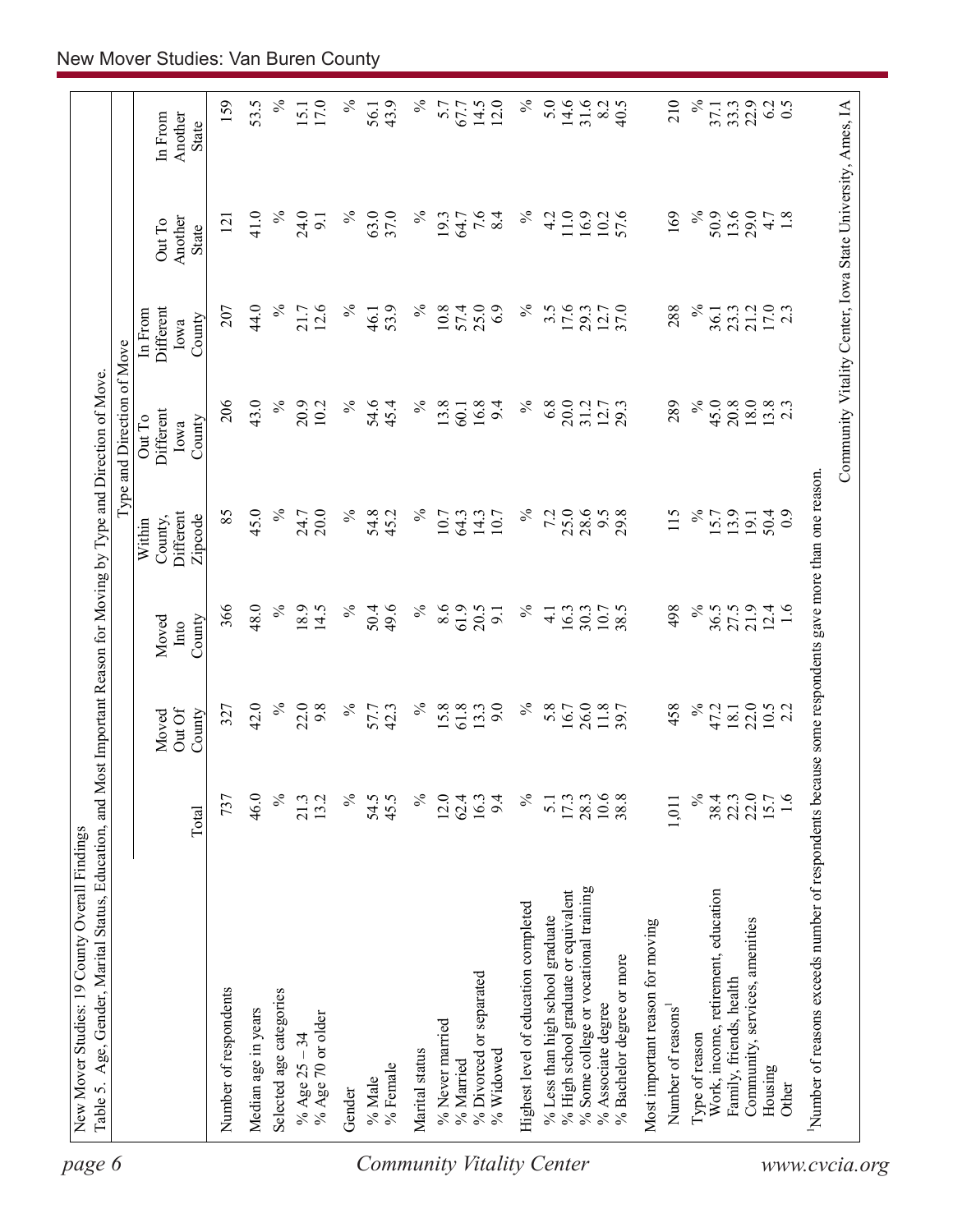| www.cvcia.org                    | Table 6. Factors in Moving Decision by Type and Direction of Move. |                  |                           |                         | Within                          | Type and Direction of Move<br>Out To | In From                     |                                                            |                                    |
|----------------------------------|--------------------------------------------------------------------|------------------|---------------------------|-------------------------|---------------------------------|--------------------------------------|-----------------------------|------------------------------------------------------------|------------------------------------|
|                                  |                                                                    | Total            | Out Of<br>County<br>Moved | County<br>Moved<br>Into | Different<br>Zipcode<br>County, | Different<br>County<br>Iowa          | Different<br>County<br>Iowa | Another<br>Out To<br>State                                 | Another<br>In From<br><b>State</b> |
|                                  | Number of respondents                                              | 737              | 327                       | 366                     | 85                              | 206                                  | 207                         | $\overline{121}$                                           | 159                                |
|                                  | Factors in Moving Decision                                         | $%$ Yes          | $%$ Yes                   | $%$ Yes                 | $%$ Yes                         | $%$ Yes                              | $%$ Yes                     | $%$ Yes                                                    | $%$ Yes                            |
|                                  | Moved, commuted, same employer                                     | 14.2             | 12.6                      | 13.3                    | 28.8                            | 16.7                                 | 18.8                        | 5.5                                                        | $6\dot{4}$                         |
|                                  | Job transfer by employer to location                               | 7.6              | 9.8                       | $\overline{7.1}$        |                                 | 7.8                                  | $\frac{0}{4}$               | 13.4                                                       | $11.0$                             |
|                                  | Laid off from previous job                                         | 4.9              | 7.9                       | 3.4                     | 0.0                             | 8.3                                  | $\overline{3}$ .            | $\overline{7.1}$                                           | 3.9                                |
|                                  | New job with new employer                                          | 26.7             |                           | 24.7                    | 3.8                             | 29.7                                 | 25.6                        | 42.1                                                       | 23.5                               |
|                                  | Moved to look for new job or work                                  | 16.5             | $34.3$<br>19.4            | 15.9                    | 5.0                             | 15.0                                 | 13.6                        | 27.0                                                       | 18.8                               |
|                                  | Retired from previous employment                                   | 14.4             | $\overline{111}$          | 16.9                    | 12.2                            | 10.8                                 | 14.6                        | 11.7                                                       | 19.9                               |
|                                  | To be nearer parents                                               | 23.7             | 21.0                      | 30.5                    |                                 | 19.7                                 | 30.2                        | 23.1                                                       | 30.9                               |
|                                  | To be nearer children                                              | 20.1             | 21.3                      | 22.3                    | $7.\overline{5}$                | 24.4                                 | 19.7                        | 16.0                                                       | 25.6                               |
|                                  | To live with spouse or partner                                     |                  | 15.5                      | 14.3                    | 16.5                            | 17.6                                 | 19.0                        | 12.0                                                       | 8.0                                |
|                                  | To be nearer siblings, other relatives                             | 15.0<br>30.5     | 26.6                      | 38.4                    | $\Box$                          | 24.7                                 | 34.3                        | 29.7                                                       | 43.6                               |
|                                  | To be nearer friends, acquaintances                                | 29.6             | 29.3                      | 32.6                    | 21.5                            | 30.7                                 | 34.8                        | 27.0                                                       | 29.6                               |
|                                  | Change in marital status                                           | 13.2             | 12.1                      | 13.3                    | 16.0                            | 12.6                                 | 16.0                        | 11.1                                                       | 9.8                                |
|                                  | Place easier find spouse or partner                                | 7.9              | 12.7                      | 4.2                     | 3.7                             | 9.6                                  |                             | 17.9                                                       | 2.6                                |
|                                  | Decline in health                                                  | 10.4             | 7.6                       | 11.5                    | 12.3                            | 8.5                                  | 5.5                         | 6.0                                                        | 17.4                               |
| <b>Community Vitality Center</b> | Take care aging parents                                            | 5.9              | $\overline{51}$           | $\frac{6}{7}$           |                                 |                                      | 5.5                         | 6.0                                                        | 10.4                               |
|                                  | Find less congested place to live                                  | 28.2             | 15.2                      | 39.2                    | 27.2                            | 20.6                                 | 32.3                        | 6.0                                                        | 48.1                               |
|                                  | Find safer place to live                                           | 26.1             | 15.9                      | 35.9                    |                                 | 21.3                                 | 30.0                        | 6.8                                                        | 43.5                               |
|                                  | Live in desirable natural environment                              | 35.8             | 29.9                      | 43.5                    | $18.5$<br>25.9                  | 31.0                                 | 43.8                        | 28.2                                                       | 43.1                               |
|                                  | More outdoor recreation                                            | 29.3             | 28.3                      | $31.7$<br>$15.8$        | 22.2                            | 24.2                                 | 36.1                        | 35.0                                                       | 26.0                               |
|                                  | Find arts, entertainment, cultural                                 | 23.7             | 36.1                      |                         | 6.2                             | 28.1                                 | 16.9                        | 49.6                                                       | 14.3                               |
|                                  | Find simpler pace of life                                          | $36.8$<br>$22.4$ | 25.2                      | 49.6                    | 24.7                            | 30.0                                 | 44.8                        | 16.9                                                       | 55.8                               |
|                                  | Find more exciting lifestyle                                       |                  | 31.3                      | 17.7                    | 8.6                             | 25.0                                 | 21.4                        | 41.9                                                       | 13.0                               |
|                                  | Live someplace new, have fresh start                               | 41.4             | 39.5                      | 43.2                    | 37.0                            | 38.2                                 | 43.8                        | 41.7                                                       | 42.5                               |
|                                  | Lower cost of housing                                              | 31.7             | 20.1                      | 41.5                    | 32.9                            | 26.3                                 | 35.3                        | 9.5                                                        | 49.4                               |
|                                  | Have lower taxes                                                   | 25.5             | 18.6                      | 34.0                    | 15.9                            | 18.5                                 | 30.3                        | 19.0                                                       | 38.8                               |
|                                  | Have better internet, tv, phone                                    | 8.3              | 12.4                      | 6.2                     | 1.2                             | 11.6                                 | $8.\overline{5}$            | 13.8                                                       | $3.\overline{3}$                   |
|                                  | Find better quality local schools                                  | 14.0             | 12.1                      | 17.3                    | 8.6                             | 13.7                                 | 16.6                        | 9.4                                                        | 18.2                               |
|                                  | Opportunities children to achieve                                  | 19.3             |                           | 19.2                    | 14.8                            | 20.8                                 | 19.0                        | 20.5                                                       | 19.5                               |
|                                  | Have more ethnic diversity                                         | 10.3             | 20.7<br>16.9              | 5.9                     |                                 | $9.\overline{6}$<br>3.1              | 7.0                         | 29.3                                                       |                                    |
|                                  | Have less ethnic diversity                                         | $4\overline{4}$  | 2.6                       |                         | $\frac{2}{3}$ .7                |                                      | 4.0                         |                                                            | $4.6$<br>9.2                       |
| page                             | Respondents could respond "Yes" to more than one factor            |                  |                           |                         |                                 |                                      |                             |                                                            |                                    |
|                                  |                                                                    |                  |                           |                         |                                 |                                      |                             |                                                            |                                    |
|                                  |                                                                    |                  |                           |                         |                                 |                                      |                             | Community Vitality Center, Iowa State University, Ames, IA |                                    |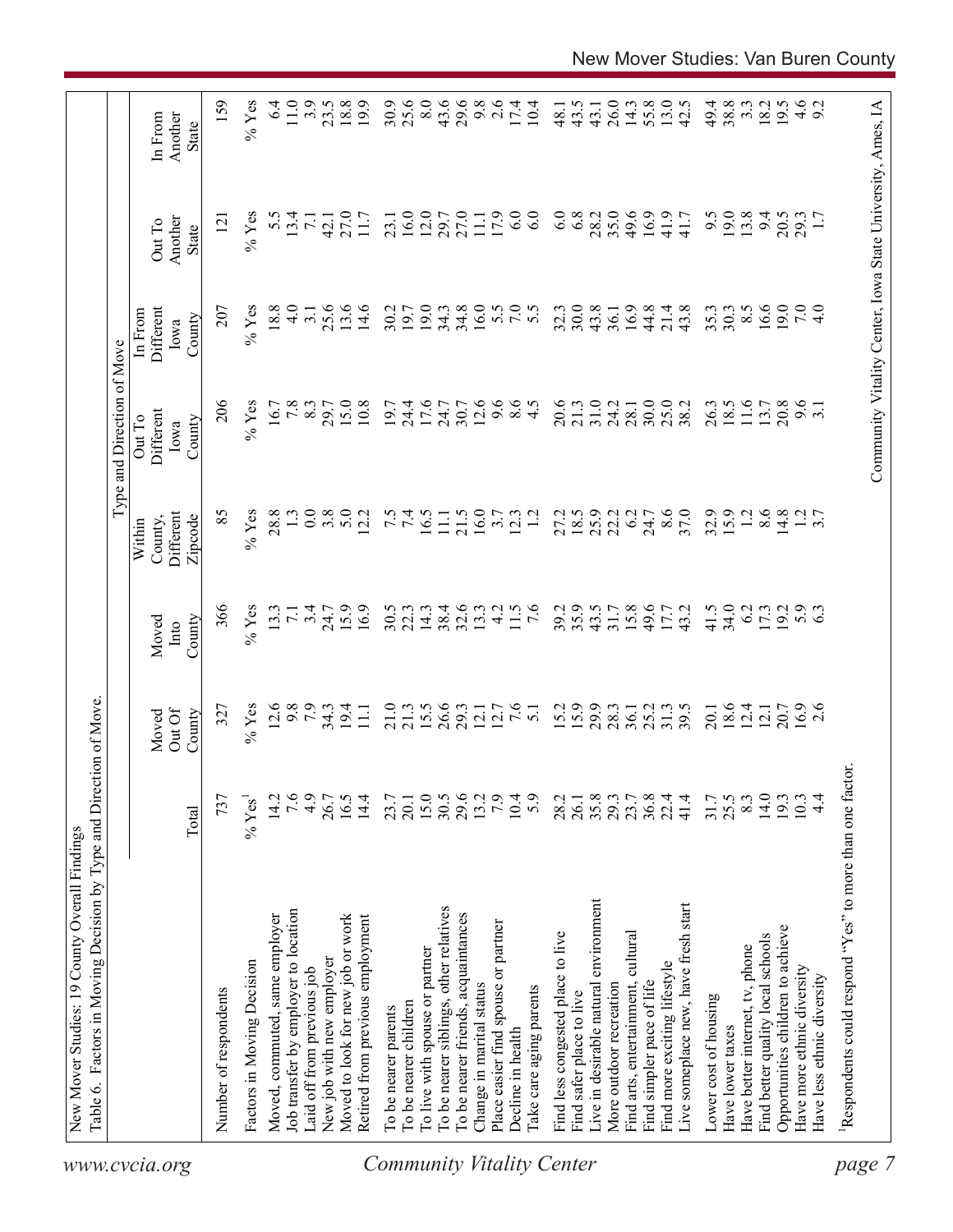| page 8                           | Table 7. Lived in Area Previously, Sources of Information, Ease of Finding Housing, and Household Income by Type and Direction of Move |                      |                          |                         |                                           | Type and Direction of Move                                 |                                        |                            |                             |
|----------------------------------|----------------------------------------------------------------------------------------------------------------------------------------|----------------------|--------------------------|-------------------------|-------------------------------------------|------------------------------------------------------------|----------------------------------------|----------------------------|-----------------------------|
|                                  |                                                                                                                                        | Total                | OutOf<br>County<br>Moved | County<br>Moved<br>Into | Different<br>Zipcode<br>County,<br>Within | Different<br>Out To<br>County<br>Iowa                      | Different<br>In From<br>County<br>Iowa | Another<br>Out To<br>State | In From<br>Another<br>State |
|                                  | Number of respondents                                                                                                                  | 737                  | 327                      | 366                     | 85                                        | 206                                                        | 207                                    | $\overline{2}$             | 159                         |
|                                  | Previously had lived:                                                                                                                  | $%$ Yes              | $%$ Yes                  | $%$ Yes                 | $\%$ Yes                                  | $%$ Yes                                                    | $%$ Yes                                | $\%$ Yes                   | $\%$ Yes                    |
|                                  | In current state                                                                                                                       | 77.2                 | 73.9                     | 77.6                    | 97.5                                      | 95.5                                                       | 96.9                                   | 36.8                       | 53.5                        |
|                                  | In current county                                                                                                                      | 38.6                 | 28.3                     | 34.3                    | 100.0                                     | 33.9                                                       | 36.5                                   | 31.5                       | 33.9                        |
|                                  | In or near current city/town                                                                                                           | 34.2                 | 28.5                     | 32.3                    | 69.9                                      | 34.0                                                       | 35.6                                   | 18.7                       | 27.9                        |
|                                  | Used source of information for move                                                                                                    | $%$ Yes <sup>1</sup> | $%$ Yes                  | $%$ Yes                 | $%$ Yes                                   | $%$ Yes                                                    | $%$ Yes                                | $\%$ Yes                   | $%$ Yes                     |
|                                  | Internet                                                                                                                               | 31.2                 | 35.2                     | 30.3                    | 14.1                                      | 26.7                                                       | 24.6                                   | 49.6                       | 37.7                        |
|                                  | TV, magazines, newspapers                                                                                                              | 22.3                 | 24.8                     | 20.5                    | 20.0                                      | 22.8                                                       | 22.7                                   | 28.1                       | 17.6                        |
|                                  | Current community resident                                                                                                             | 22.0                 | 21.4                     | 23.0                    | 18.8                                      | 19.4                                                       | 20.8                                   | 24.8                       | 25.8                        |
|                                  | Employer or co-workers                                                                                                                 | 23.6                 | 26.3                     | 23.5                    | 16.5                                      | 25.2                                                       | 24.2                                   | 28.1                       | 22.6                        |
|                                  | Friends and acquaintances                                                                                                              | 36.6                 | 39.4                     | 35.0                    | 34.1                                      | 36.4                                                       | 38.6                                   | 44.6                       | 30.2                        |
|                                  | Family                                                                                                                                 | 41.2                 | 37.0                     | 44.0                    | 42.4                                      | 37.4                                                       | 41.5                                   | 36.4                       | 47.2                        |
| <b>Community Vitality Center</b> | Travel or vacation to new location<br>Attended school or college there                                                                 | 14.2<br>6.9          | 15.6<br>7.0              | 15.8<br>63              | $2\overline{4}$<br>$\overline{7.1}$       | 10.2<br>$7\cdot$                                           | 12.6<br>3.9                            | 24.8<br>$\frac{6}{6}$      | 9.4<br>20.1                 |
|                                  | Ease of finding housing at new location                                                                                                | $\%$                 | $\%$                     | $\%$                    | $\%$                                      | $\%$                                                       | $\%$                                   | న                          | $\%$                        |
|                                  | Very difficult (1)                                                                                                                     | 8.8                  | 5.9                      | 2.2                     | 9.4                                       | 7.8                                                        | 9.3                                    | 2.5                        | 16.0                        |
|                                  | Somewhat difficult (2)                                                                                                                 | 20.6                 | 24.2                     | 18.1                    | 18.8                                      | 23.0                                                       | 18.6                                   | 26.3                       | 17.3                        |
|                                  | $\widehat{\mathbb{C}}$<br>Neither difficult or easy                                                                                    | 16.5                 | 15.2                     | 15.3                    | 21.2                                      | 14.7                                                       | 17.2                                   | 16.1                       | 12.8                        |
|                                  | Somewhat easy (4)<br>Very easy $(5)$                                                                                                   | 31.6<br>22.4         | 32.0<br>22.7             | 31.4<br>23.1            | 20.0<br>30.6                              | 30.9<br>23.5                                               | 31.4<br>23.5                           | 33.9<br>21.2               | 31.4<br>22.4                |
|                                  | 5<br>$\mathsf I$<br>Average rating finding housing (1                                                                                  | 3.47                 | 3.51                     | 3.43                    | 3.44                                      | 3.47                                                       | 3.49                                   | 3.58                       | 3.36                        |
|                                  | Household income for 2004                                                                                                              | $\%$                 | $\%$                     | $\%$                    | $\%$                                      | $\%$                                                       | $\%$                                   | $\%$                       | $\%$                        |
|                                  | Less than $$20,000$ $(1)$                                                                                                              | 17.3                 | 16.0                     | 18.8                    | 19.0                                      | 18.0                                                       | 18.4                                   | 12.6                       | 19.4                        |
|                                  | $$20,000 - $34,999 (2)$                                                                                                                | 23.0                 | 21.6                     | 23.3                    | 26.6                                      | 25.0                                                       | 24.3                                   | 16.0                       | 21.9                        |
|                                  | $$35,000 - $49,999(3)$                                                                                                                 |                      | 18.2                     | 17.7                    | 22.8                                      | 18.0                                                       | 20.4                                   | 18.5                       | 14.2                        |
|                                  | $$50,000 - $69,999(4)$                                                                                                                 | 18.5                 | 18.2                     | 19.1                    | 15.2                                      | 18.0                                                       | 21.4                                   | 18.5                       | 16.1                        |
|                                  | $$70,000 - $99,999(5)$                                                                                                                 | 12.4                 | 13.8                     | 11.9                    | 8.9                                       | 12.5                                                       | 12.6                                   | 16.0                       | 11.0                        |
|                                  | $\widehat{\circ}$<br>$$100,000 - $149,999$                                                                                             | 7.7                  | $8.\overline{5}$         | 7.2                     | $3.\overline{8}$                          | 6.5                                                        | $\frac{1}{5}$                          | 11.8                       | 14.8                        |
|                                  | \$150,000 or more (7)                                                                                                                  | 2.9                  | $3.\overline{8}$         | $\ddot{1}$ .            | $3.\overline{8}$                          | 2.0                                                        |                                        | 6.7                        | 2.6                         |
|                                  | Average income category $(1 - 7)$                                                                                                      | 3.20                 | 3.33                     | 3.11                    | 2.95                                      | 3.10                                                       | 2.96                                   | 3.71                       | 3.32                        |
| www.cvcia.org                    | Respondents could respond "Yes" to more than one factor.                                                                               |                      |                          |                         |                                           |                                                            |                                        |                            |                             |
|                                  |                                                                                                                                        |                      |                          |                         |                                           | Community Vitality Center, Iowa State University, Ames, IA |                                        |                            |                             |
|                                  |                                                                                                                                        |                      |                          |                         |                                           |                                                            |                                        |                            |                             |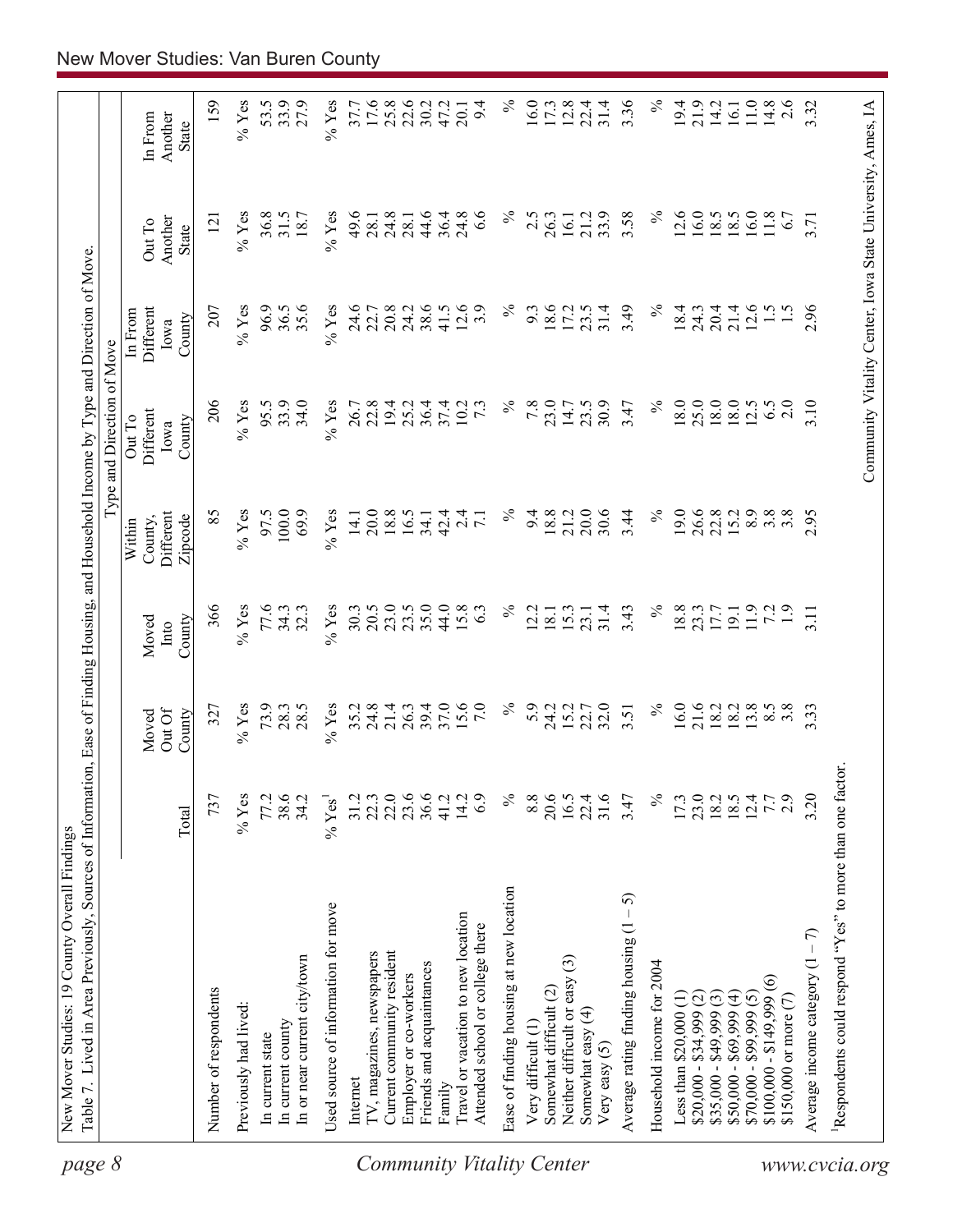| 159<br>3.66<br>$\%$<br>$\%$<br>$\%$<br>21.8<br>17.9<br>$\%$<br>9.0<br>3.74<br>$4\frac{4}{1}$<br>4.09<br>17.9<br>35.2<br>12.2<br>10.3<br>35.9<br>$\frac{4}{1}$<br>15.2<br>Community Vitality Center, Iowa State University, Ames, IA<br>35.3<br>10.7<br>15.7<br>5.7<br>32.7<br>32.7<br>29.7<br>46.2<br>$\overline{7.1}$<br>2.71<br>Another<br>In From<br>State<br>$\%$<br>$\%$<br>$\%$<br>6.8<br>8.5<br>28.0<br>$\%$<br>12.5<br>15.8<br>25.0<br>37.5<br>3.69<br>3.4<br>3.67<br>9.2<br>32.5<br>3.4<br>9.3<br>7.7<br>$4\degree$<br>4.17<br>$\overline{5.1}$<br>29.7<br>52.5<br>23.7<br>33.1<br>52.1<br>4.21<br>Another<br>$\overline{2}$<br>Out To<br>State<br>$\%$<br>$\%$<br>11.8<br>9.8<br>46.6<br>3.10<br>16.0<br>34.0<br>$\%$<br>6.9<br>7.4<br>6.9<br>2.9<br>4.9<br>6.8<br>35.4<br>50.0<br>207<br>11.8<br>$\%$<br>26.2<br>3.54<br>4.09<br>4.25<br>Different<br>11.7<br>51.7<br>27.1<br>20.1<br>12.1<br>In From<br>County<br>Iowa<br>206<br>$\%$<br>$\%$<br>$\%$<br>7.0<br>11.9<br>46.8<br>3.16<br>$\%$<br>3.38<br>9.8<br>73<br>24.9<br>48.8<br>3.94<br>2.0<br>$\ddot{4}$ .<br>26.9<br>7.5<br>17.6<br>27.3<br>26.3<br>9.3<br>8.3<br>38.2<br>46.6<br>4.23<br>12.7<br>16.1<br>Different<br>Out To<br>County<br>Iowa<br>$\%$<br>$\%$<br>5.9<br>57.6<br>$\%$<br>85<br>3.8<br>7.5<br>63.8<br>3.18<br>$\%$<br>3.5<br>4.28<br>Different<br>17.5<br>7.5<br>9.4<br>11.8<br>15.3<br>3.67<br>4.7<br>28.2<br>1.2<br>9.4<br>29.4<br>29.4<br>52.9<br>4.24<br>34.1<br>$\overline{7}$ .<br>County,<br>Zipcode<br>Within<br>15.9<br>9.0<br>3.59<br>$\%$<br>$\%$<br>3.6<br>366<br>$\%$<br>$\%$<br>29.0<br>34.5<br>7.8<br>8.4<br>44.8<br>3.94<br>$10.4\,$<br>33.0<br>2.93<br>11.5<br>6.6<br>29.5<br>4.18<br>13.3<br>192<br>6.7<br>4.7<br>48.4<br>16.1<br>41.7<br>County<br>Moved<br>Into<br>6.9<br>15.0<br>16.9<br>26.5<br>$\%$<br>7.8<br>27.6<br>50.0<br>$\%$<br>$\%$<br>29.2<br>3.35<br>$\%$<br>14.8<br>30.5<br>3.50<br>8.7<br>48.8<br>10.7<br>38.2<br>11.4<br>$\frac{4.3}{8.7}$<br>4.22<br>327<br>4.03<br>3.1<br>35.1<br>Out Of<br>County<br>Moved<br>$\%$<br>29.0<br>$\%$<br>6.6<br>$\%$<br>4.20<br>737<br>℅<br>41.9<br>32.5<br>7.6<br>4.03<br>9.7<br>48.9<br>11.0<br>$11.8$<br>3.13<br>11.2<br>$14.7$<br>12.7<br>3.57<br>29.4<br>48.3<br>3.2<br>33.2<br>$\overline{5.1}$<br>12.1<br>23.1<br>$\overline{8.1}$<br>Total<br>Current location income compared with<br>Average satisfaction previous $(1 - 5)$<br>Average rating do move over $(1 - 5)$<br>5<br>Neither dissatisfied or satisfied (3)<br>Neither dissatisfied or satisfied (3)<br>Average satisfaction current $(1 - 5)$<br>Satisfaction with previous location<br>Satisfaction with current location<br>Significantly higher income (5)<br>Significantly lower income (1)<br>Average comparison income (1<br>Somewhat higher income (4)<br>Somewhat lower income (2)<br>Would do move over again<br>Somewhat dissatisfied (2)<br>Somewhat dissatisfied (2)<br>previous location income<br>About same income (3)<br>Somewhat satisfied (4)<br>Somewhat satisfied (4)<br>Number of respondents<br>Very dissatisfied (1<br>Very dissatisfied (1<br>Very satisfied (5)<br>Very satisfied (5)<br>Definitely yes (5)<br>Definitely not (1)<br>Probably yes (4)<br>Probably not (2)<br>Undecided (3)<br>www.cvcia.org | Table 8. Income Comparison Between Locations, | Satisfa |  | action with Previous and Current Locations, and Doing Move Over Again by Type and Direction of Move<br>Type and Direction of Move |  |  |
|---------------------------------------------------------------------------------------------------------------------------------------------------------------------------------------------------------------------------------------------------------------------------------------------------------------------------------------------------------------------------------------------------------------------------------------------------------------------------------------------------------------------------------------------------------------------------------------------------------------------------------------------------------------------------------------------------------------------------------------------------------------------------------------------------------------------------------------------------------------------------------------------------------------------------------------------------------------------------------------------------------------------------------------------------------------------------------------------------------------------------------------------------------------------------------------------------------------------------------------------------------------------------------------------------------------------------------------------------------------------------------------------------------------------------------------------------------------------------------------------------------------------------------------------------------------------------------------------------------------------------------------------------------------------------------------------------------------------------------------------------------------------------------------------------------------------------------------------------------------------------------------------------------------------------------------------------------------------------------------------------------------------------------------------------------------------------------------------------------------------------------------------------------------------------------------------------------------------------------------------------------------------------------------------------------------------------------------------------------------------------------------------------------------------------------------------------------------------------------------------------------------------------------------------------------------------------------------------------------------------------------------------------------------------------------------------------------------------------------------------------------------------------------------------------------------------------------------------------------------------------------------------------------------------------------------------------------------------------------------------------------------------------------------------------------------------------------------------------------------------------------------------------------------------------------------------------------------------------------------------------------------|-----------------------------------------------|---------|--|-----------------------------------------------------------------------------------------------------------------------------------|--|--|
|                                                                                                                                                                                                                                                                                                                                                                                                                                                                                                                                                                                                                                                                                                                                                                                                                                                                                                                                                                                                                                                                                                                                                                                                                                                                                                                                                                                                                                                                                                                                                                                                                                                                                                                                                                                                                                                                                                                                                                                                                                                                                                                                                                                                                                                                                                                                                                                                                                                                                                                                                                                                                                                                                                                                                                                                                                                                                                                                                                                                                                                                                                                                                                                                                                                               |                                               |         |  |                                                                                                                                   |  |  |
|                                                                                                                                                                                                                                                                                                                                                                                                                                                                                                                                                                                                                                                                                                                                                                                                                                                                                                                                                                                                                                                                                                                                                                                                                                                                                                                                                                                                                                                                                                                                                                                                                                                                                                                                                                                                                                                                                                                                                                                                                                                                                                                                                                                                                                                                                                                                                                                                                                                                                                                                                                                                                                                                                                                                                                                                                                                                                                                                                                                                                                                                                                                                                                                                                                                               |                                               |         |  |                                                                                                                                   |  |  |
| page 9<br><b>Community Vitality Center</b>                                                                                                                                                                                                                                                                                                                                                                                                                                                                                                                                                                                                                                                                                                                                                                                                                                                                                                                                                                                                                                                                                                                                                                                                                                                                                                                                                                                                                                                                                                                                                                                                                                                                                                                                                                                                                                                                                                                                                                                                                                                                                                                                                                                                                                                                                                                                                                                                                                                                                                                                                                                                                                                                                                                                                                                                                                                                                                                                                                                                                                                                                                                                                                                                                    |                                               |         |  |                                                                                                                                   |  |  |
|                                                                                                                                                                                                                                                                                                                                                                                                                                                                                                                                                                                                                                                                                                                                                                                                                                                                                                                                                                                                                                                                                                                                                                                                                                                                                                                                                                                                                                                                                                                                                                                                                                                                                                                                                                                                                                                                                                                                                                                                                                                                                                                                                                                                                                                                                                                                                                                                                                                                                                                                                                                                                                                                                                                                                                                                                                                                                                                                                                                                                                                                                                                                                                                                                                                               |                                               |         |  |                                                                                                                                   |  |  |
|                                                                                                                                                                                                                                                                                                                                                                                                                                                                                                                                                                                                                                                                                                                                                                                                                                                                                                                                                                                                                                                                                                                                                                                                                                                                                                                                                                                                                                                                                                                                                                                                                                                                                                                                                                                                                                                                                                                                                                                                                                                                                                                                                                                                                                                                                                                                                                                                                                                                                                                                                                                                                                                                                                                                                                                                                                                                                                                                                                                                                                                                                                                                                                                                                                                               |                                               |         |  |                                                                                                                                   |  |  |
|                                                                                                                                                                                                                                                                                                                                                                                                                                                                                                                                                                                                                                                                                                                                                                                                                                                                                                                                                                                                                                                                                                                                                                                                                                                                                                                                                                                                                                                                                                                                                                                                                                                                                                                                                                                                                                                                                                                                                                                                                                                                                                                                                                                                                                                                                                                                                                                                                                                                                                                                                                                                                                                                                                                                                                                                                                                                                                                                                                                                                                                                                                                                                                                                                                                               |                                               |         |  |                                                                                                                                   |  |  |
|                                                                                                                                                                                                                                                                                                                                                                                                                                                                                                                                                                                                                                                                                                                                                                                                                                                                                                                                                                                                                                                                                                                                                                                                                                                                                                                                                                                                                                                                                                                                                                                                                                                                                                                                                                                                                                                                                                                                                                                                                                                                                                                                                                                                                                                                                                                                                                                                                                                                                                                                                                                                                                                                                                                                                                                                                                                                                                                                                                                                                                                                                                                                                                                                                                                               |                                               |         |  |                                                                                                                                   |  |  |
|                                                                                                                                                                                                                                                                                                                                                                                                                                                                                                                                                                                                                                                                                                                                                                                                                                                                                                                                                                                                                                                                                                                                                                                                                                                                                                                                                                                                                                                                                                                                                                                                                                                                                                                                                                                                                                                                                                                                                                                                                                                                                                                                                                                                                                                                                                                                                                                                                                                                                                                                                                                                                                                                                                                                                                                                                                                                                                                                                                                                                                                                                                                                                                                                                                                               |                                               |         |  |                                                                                                                                   |  |  |
|                                                                                                                                                                                                                                                                                                                                                                                                                                                                                                                                                                                                                                                                                                                                                                                                                                                                                                                                                                                                                                                                                                                                                                                                                                                                                                                                                                                                                                                                                                                                                                                                                                                                                                                                                                                                                                                                                                                                                                                                                                                                                                                                                                                                                                                                                                                                                                                                                                                                                                                                                                                                                                                                                                                                                                                                                                                                                                                                                                                                                                                                                                                                                                                                                                                               |                                               |         |  |                                                                                                                                   |  |  |
|                                                                                                                                                                                                                                                                                                                                                                                                                                                                                                                                                                                                                                                                                                                                                                                                                                                                                                                                                                                                                                                                                                                                                                                                                                                                                                                                                                                                                                                                                                                                                                                                                                                                                                                                                                                                                                                                                                                                                                                                                                                                                                                                                                                                                                                                                                                                                                                                                                                                                                                                                                                                                                                                                                                                                                                                                                                                                                                                                                                                                                                                                                                                                                                                                                                               |                                               |         |  |                                                                                                                                   |  |  |
|                                                                                                                                                                                                                                                                                                                                                                                                                                                                                                                                                                                                                                                                                                                                                                                                                                                                                                                                                                                                                                                                                                                                                                                                                                                                                                                                                                                                                                                                                                                                                                                                                                                                                                                                                                                                                                                                                                                                                                                                                                                                                                                                                                                                                                                                                                                                                                                                                                                                                                                                                                                                                                                                                                                                                                                                                                                                                                                                                                                                                                                                                                                                                                                                                                                               |                                               |         |  |                                                                                                                                   |  |  |
|                                                                                                                                                                                                                                                                                                                                                                                                                                                                                                                                                                                                                                                                                                                                                                                                                                                                                                                                                                                                                                                                                                                                                                                                                                                                                                                                                                                                                                                                                                                                                                                                                                                                                                                                                                                                                                                                                                                                                                                                                                                                                                                                                                                                                                                                                                                                                                                                                                                                                                                                                                                                                                                                                                                                                                                                                                                                                                                                                                                                                                                                                                                                                                                                                                                               |                                               |         |  |                                                                                                                                   |  |  |
|                                                                                                                                                                                                                                                                                                                                                                                                                                                                                                                                                                                                                                                                                                                                                                                                                                                                                                                                                                                                                                                                                                                                                                                                                                                                                                                                                                                                                                                                                                                                                                                                                                                                                                                                                                                                                                                                                                                                                                                                                                                                                                                                                                                                                                                                                                                                                                                                                                                                                                                                                                                                                                                                                                                                                                                                                                                                                                                                                                                                                                                                                                                                                                                                                                                               |                                               |         |  |                                                                                                                                   |  |  |
|                                                                                                                                                                                                                                                                                                                                                                                                                                                                                                                                                                                                                                                                                                                                                                                                                                                                                                                                                                                                                                                                                                                                                                                                                                                                                                                                                                                                                                                                                                                                                                                                                                                                                                                                                                                                                                                                                                                                                                                                                                                                                                                                                                                                                                                                                                                                                                                                                                                                                                                                                                                                                                                                                                                                                                                                                                                                                                                                                                                                                                                                                                                                                                                                                                                               |                                               |         |  |                                                                                                                                   |  |  |
|                                                                                                                                                                                                                                                                                                                                                                                                                                                                                                                                                                                                                                                                                                                                                                                                                                                                                                                                                                                                                                                                                                                                                                                                                                                                                                                                                                                                                                                                                                                                                                                                                                                                                                                                                                                                                                                                                                                                                                                                                                                                                                                                                                                                                                                                                                                                                                                                                                                                                                                                                                                                                                                                                                                                                                                                                                                                                                                                                                                                                                                                                                                                                                                                                                                               |                                               |         |  |                                                                                                                                   |  |  |
|                                                                                                                                                                                                                                                                                                                                                                                                                                                                                                                                                                                                                                                                                                                                                                                                                                                                                                                                                                                                                                                                                                                                                                                                                                                                                                                                                                                                                                                                                                                                                                                                                                                                                                                                                                                                                                                                                                                                                                                                                                                                                                                                                                                                                                                                                                                                                                                                                                                                                                                                                                                                                                                                                                                                                                                                                                                                                                                                                                                                                                                                                                                                                                                                                                                               |                                               |         |  |                                                                                                                                   |  |  |
|                                                                                                                                                                                                                                                                                                                                                                                                                                                                                                                                                                                                                                                                                                                                                                                                                                                                                                                                                                                                                                                                                                                                                                                                                                                                                                                                                                                                                                                                                                                                                                                                                                                                                                                                                                                                                                                                                                                                                                                                                                                                                                                                                                                                                                                                                                                                                                                                                                                                                                                                                                                                                                                                                                                                                                                                                                                                                                                                                                                                                                                                                                                                                                                                                                                               |                                               |         |  |                                                                                                                                   |  |  |
|                                                                                                                                                                                                                                                                                                                                                                                                                                                                                                                                                                                                                                                                                                                                                                                                                                                                                                                                                                                                                                                                                                                                                                                                                                                                                                                                                                                                                                                                                                                                                                                                                                                                                                                                                                                                                                                                                                                                                                                                                                                                                                                                                                                                                                                                                                                                                                                                                                                                                                                                                                                                                                                                                                                                                                                                                                                                                                                                                                                                                                                                                                                                                                                                                                                               |                                               |         |  |                                                                                                                                   |  |  |
|                                                                                                                                                                                                                                                                                                                                                                                                                                                                                                                                                                                                                                                                                                                                                                                                                                                                                                                                                                                                                                                                                                                                                                                                                                                                                                                                                                                                                                                                                                                                                                                                                                                                                                                                                                                                                                                                                                                                                                                                                                                                                                                                                                                                                                                                                                                                                                                                                                                                                                                                                                                                                                                                                                                                                                                                                                                                                                                                                                                                                                                                                                                                                                                                                                                               |                                               |         |  |                                                                                                                                   |  |  |
|                                                                                                                                                                                                                                                                                                                                                                                                                                                                                                                                                                                                                                                                                                                                                                                                                                                                                                                                                                                                                                                                                                                                                                                                                                                                                                                                                                                                                                                                                                                                                                                                                                                                                                                                                                                                                                                                                                                                                                                                                                                                                                                                                                                                                                                                                                                                                                                                                                                                                                                                                                                                                                                                                                                                                                                                                                                                                                                                                                                                                                                                                                                                                                                                                                                               |                                               |         |  |                                                                                                                                   |  |  |
|                                                                                                                                                                                                                                                                                                                                                                                                                                                                                                                                                                                                                                                                                                                                                                                                                                                                                                                                                                                                                                                                                                                                                                                                                                                                                                                                                                                                                                                                                                                                                                                                                                                                                                                                                                                                                                                                                                                                                                                                                                                                                                                                                                                                                                                                                                                                                                                                                                                                                                                                                                                                                                                                                                                                                                                                                                                                                                                                                                                                                                                                                                                                                                                                                                                               |                                               |         |  |                                                                                                                                   |  |  |
|                                                                                                                                                                                                                                                                                                                                                                                                                                                                                                                                                                                                                                                                                                                                                                                                                                                                                                                                                                                                                                                                                                                                                                                                                                                                                                                                                                                                                                                                                                                                                                                                                                                                                                                                                                                                                                                                                                                                                                                                                                                                                                                                                                                                                                                                                                                                                                                                                                                                                                                                                                                                                                                                                                                                                                                                                                                                                                                                                                                                                                                                                                                                                                                                                                                               |                                               |         |  |                                                                                                                                   |  |  |
|                                                                                                                                                                                                                                                                                                                                                                                                                                                                                                                                                                                                                                                                                                                                                                                                                                                                                                                                                                                                                                                                                                                                                                                                                                                                                                                                                                                                                                                                                                                                                                                                                                                                                                                                                                                                                                                                                                                                                                                                                                                                                                                                                                                                                                                                                                                                                                                                                                                                                                                                                                                                                                                                                                                                                                                                                                                                                                                                                                                                                                                                                                                                                                                                                                                               |                                               |         |  |                                                                                                                                   |  |  |
|                                                                                                                                                                                                                                                                                                                                                                                                                                                                                                                                                                                                                                                                                                                                                                                                                                                                                                                                                                                                                                                                                                                                                                                                                                                                                                                                                                                                                                                                                                                                                                                                                                                                                                                                                                                                                                                                                                                                                                                                                                                                                                                                                                                                                                                                                                                                                                                                                                                                                                                                                                                                                                                                                                                                                                                                                                                                                                                                                                                                                                                                                                                                                                                                                                                               |                                               |         |  |                                                                                                                                   |  |  |
|                                                                                                                                                                                                                                                                                                                                                                                                                                                                                                                                                                                                                                                                                                                                                                                                                                                                                                                                                                                                                                                                                                                                                                                                                                                                                                                                                                                                                                                                                                                                                                                                                                                                                                                                                                                                                                                                                                                                                                                                                                                                                                                                                                                                                                                                                                                                                                                                                                                                                                                                                                                                                                                                                                                                                                                                                                                                                                                                                                                                                                                                                                                                                                                                                                                               |                                               |         |  |                                                                                                                                   |  |  |
|                                                                                                                                                                                                                                                                                                                                                                                                                                                                                                                                                                                                                                                                                                                                                                                                                                                                                                                                                                                                                                                                                                                                                                                                                                                                                                                                                                                                                                                                                                                                                                                                                                                                                                                                                                                                                                                                                                                                                                                                                                                                                                                                                                                                                                                                                                                                                                                                                                                                                                                                                                                                                                                                                                                                                                                                                                                                                                                                                                                                                                                                                                                                                                                                                                                               |                                               |         |  |                                                                                                                                   |  |  |
|                                                                                                                                                                                                                                                                                                                                                                                                                                                                                                                                                                                                                                                                                                                                                                                                                                                                                                                                                                                                                                                                                                                                                                                                                                                                                                                                                                                                                                                                                                                                                                                                                                                                                                                                                                                                                                                                                                                                                                                                                                                                                                                                                                                                                                                                                                                                                                                                                                                                                                                                                                                                                                                                                                                                                                                                                                                                                                                                                                                                                                                                                                                                                                                                                                                               |                                               |         |  |                                                                                                                                   |  |  |
|                                                                                                                                                                                                                                                                                                                                                                                                                                                                                                                                                                                                                                                                                                                                                                                                                                                                                                                                                                                                                                                                                                                                                                                                                                                                                                                                                                                                                                                                                                                                                                                                                                                                                                                                                                                                                                                                                                                                                                                                                                                                                                                                                                                                                                                                                                                                                                                                                                                                                                                                                                                                                                                                                                                                                                                                                                                                                                                                                                                                                                                                                                                                                                                                                                                               |                                               |         |  |                                                                                                                                   |  |  |
|                                                                                                                                                                                                                                                                                                                                                                                                                                                                                                                                                                                                                                                                                                                                                                                                                                                                                                                                                                                                                                                                                                                                                                                                                                                                                                                                                                                                                                                                                                                                                                                                                                                                                                                                                                                                                                                                                                                                                                                                                                                                                                                                                                                                                                                                                                                                                                                                                                                                                                                                                                                                                                                                                                                                                                                                                                                                                                                                                                                                                                                                                                                                                                                                                                                               |                                               |         |  |                                                                                                                                   |  |  |
|                                                                                                                                                                                                                                                                                                                                                                                                                                                                                                                                                                                                                                                                                                                                                                                                                                                                                                                                                                                                                                                                                                                                                                                                                                                                                                                                                                                                                                                                                                                                                                                                                                                                                                                                                                                                                                                                                                                                                                                                                                                                                                                                                                                                                                                                                                                                                                                                                                                                                                                                                                                                                                                                                                                                                                                                                                                                                                                                                                                                                                                                                                                                                                                                                                                               |                                               |         |  |                                                                                                                                   |  |  |
|                                                                                                                                                                                                                                                                                                                                                                                                                                                                                                                                                                                                                                                                                                                                                                                                                                                                                                                                                                                                                                                                                                                                                                                                                                                                                                                                                                                                                                                                                                                                                                                                                                                                                                                                                                                                                                                                                                                                                                                                                                                                                                                                                                                                                                                                                                                                                                                                                                                                                                                                                                                                                                                                                                                                                                                                                                                                                                                                                                                                                                                                                                                                                                                                                                                               |                                               |         |  |                                                                                                                                   |  |  |